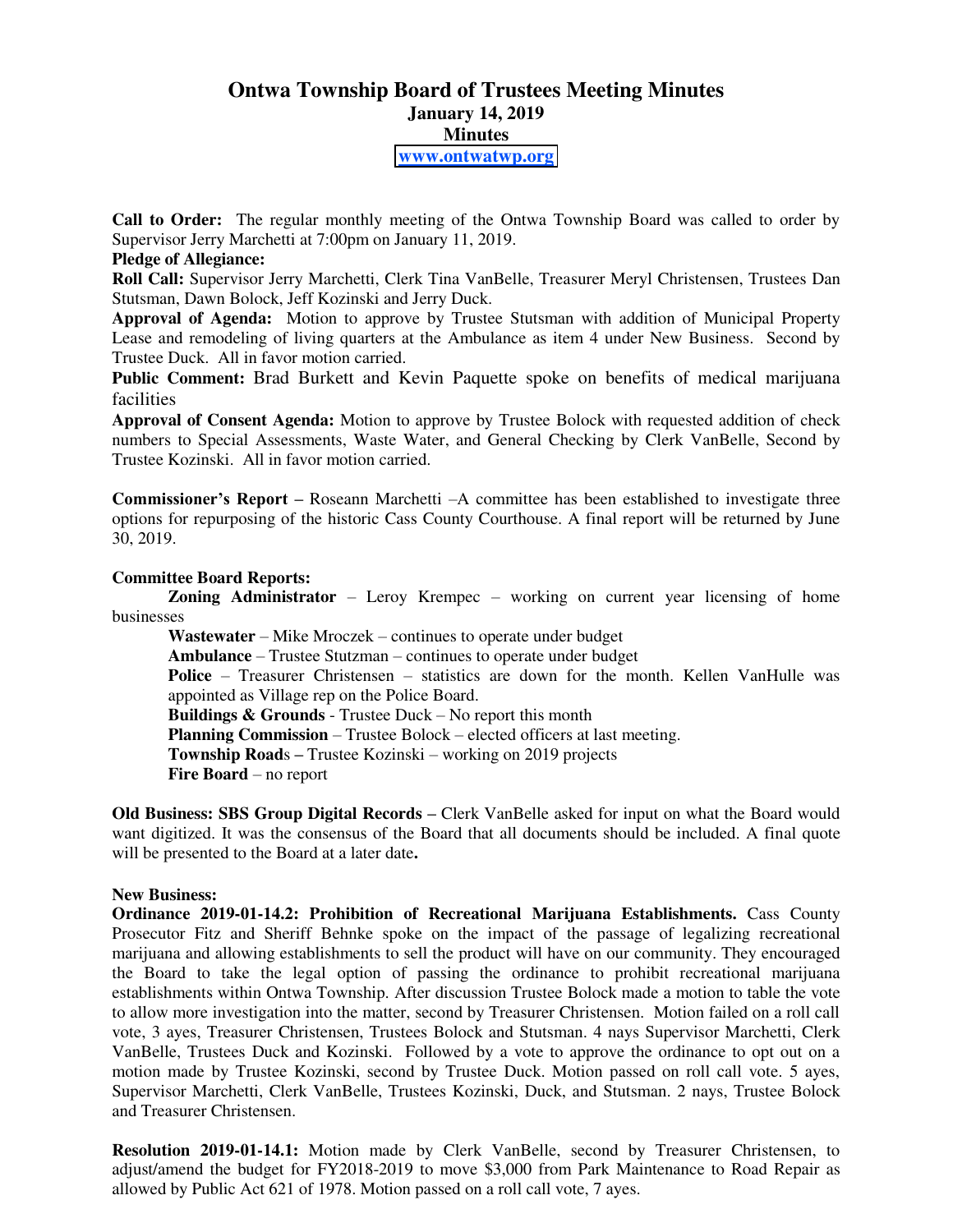**Step 1-Township Review** –**Site Condominium** –**Dawn Bolock:** Trustee Bolock reported the Planning Commission has granted conditional approval for Dock Side Landing. After much discussion with input from all members of the Board of Trustees, Dale Snow, Catherine Kaufman, attorney for the Township, Chris Marbach, and Kevin Jones Jr. of JPR. a roll call vote was taken to approve step 1, with amendment. Motion passed with 7 ayes.

**Municipal Property Lease:** Trustee Stutsman made a motion to approve a 5-year agreement between the Township and Edwardsburg Ambulance Authority to lease the south 45 feet of the building housing the Ontwa Township Hall effective January 15, 2019. Second by Trustee Bolock. Motion passed on roll call vote 7 ayes.

**Repair/ Remodel to living quarters to Ambulance Bay**: Trustee Stutsman made a motion to approve Blue Ribbon Builders to proceed with improvements to the upstairs living quarters as allowed in the lease. Current bedrooms will be remodeled to include the addition of doors, an additional 2 bedrooms to be built, electrical updating, emergency exit door to be installed, and a new furnace/HVAC unit, at a quote of \$35,000. Motion second by Trustee Duck, passed on roll call vote, 7 ayes.

**Announcements:** Next regular Township Board meeting February 11, Ambulance Board no meeting in February, Police Board February 13, Village Board January 21, Waste Water Board January 23, Planning Commission February 6.

**Adjourn:** Trustee Stutsman made a motion to adjourn, second by Trustee Kozinski. Meeting adjourned at 9:12 pm.

Respectfully submitted:

\_\_\_\_\_\_\_\_\_\_\_\_\_\_\_\_\_\_\_\_\_\_\_\_\_\_\_\_\_\_\_ Date Approved: \_\_\_\_\_\_\_\_\_\_\_\_\_\_\_

Tina VanBelle, Ontwa Township Clerk

Recording Secretary

 \_\_\_\_\_\_\_\_\_\_\_\_\_\_\_\_\_\_\_\_\_\_\_\_\_\_\_\_\_\_\_\_\_\_ Linda Weaver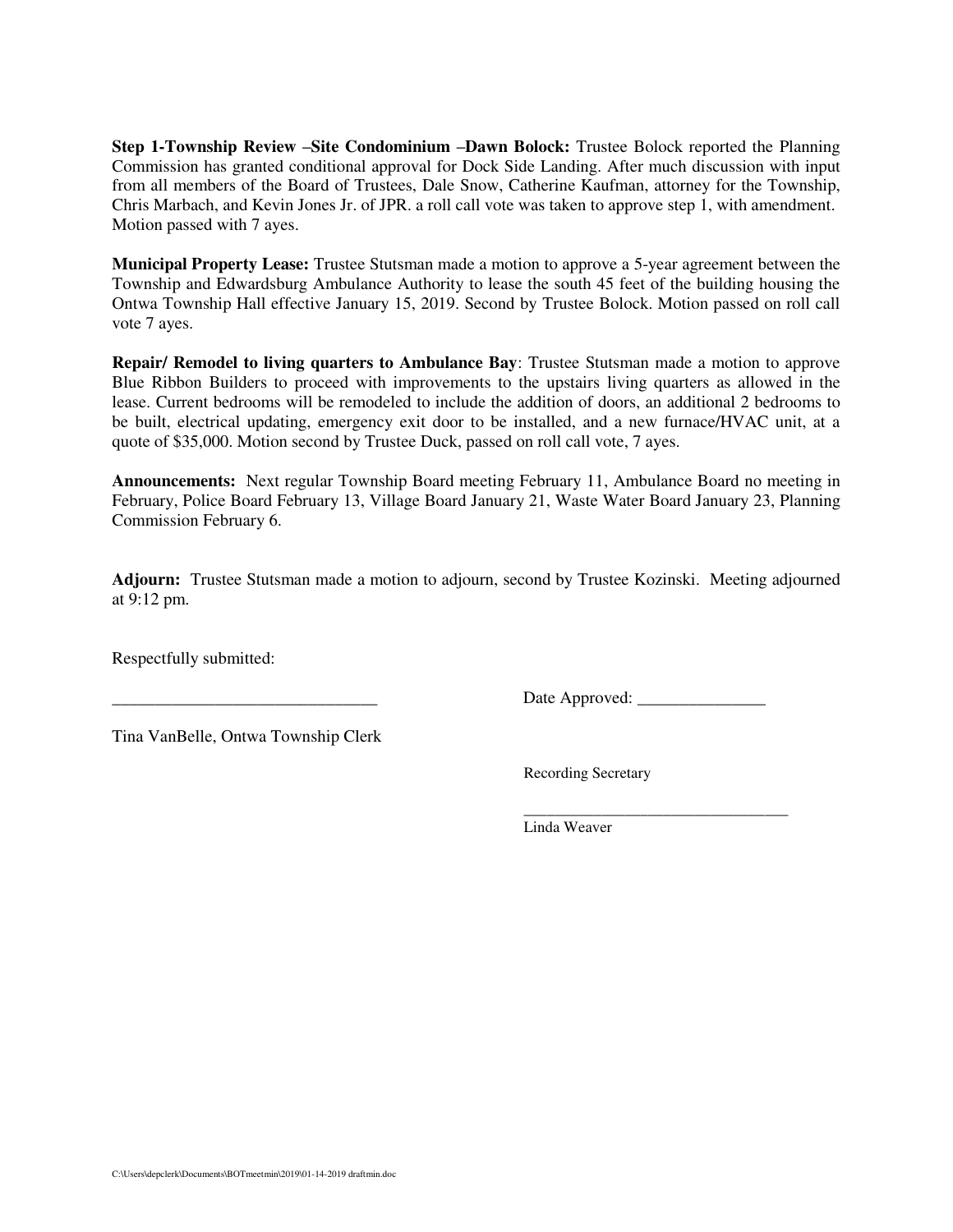# **Ontwa Township Board of Trustees Meeting Minutes February 11, 2019 www.ontwatwp.org**

**Call to Order:** The regular monthly meeting of the Ontwa Township Board was called to order by Supervisor Jerry Marchetti at 7:01pm on February 11, 2019.

#### **Pledge of Allegiance:**

**Roll Call:** Supervisor Jerry Marchetti, Clerk Tina VanBelle, Treasurer Meryl Christensen, Trustees Dan Stutsman, Dawn Bolock, Jeff Kozinski and Jerry Duck.

**Approval of Agenda:** Motion to approve by Treasurer Christensen, Second by Trustee Kozinski. All in favor motion carried.

**Public Comment:** Patty Patzer spoke about future non-motorized paths in the Village

**Approval of Consent Agenda:** Motion to amend and approve by Trustee Bolock with requested addition of check numbers to General Checking by Clerk VanBelle, Second by Trustee Kozinski. All in favor motion carried.

**Commissioner's Report –** Roseann Marchetti – report included information on the new email system for the county, resignation of Finance Director, change in network providers for the 911 center, and job posting for the new administrator.

# **Committee Board Reports:**

**Zoning Administrator** – No report this month

**Wastewater** – Mike Mroczek – Officers were elected at the February meeting, work to be done at C1, and IAI contract renewal.

**Ambulance** – Trustee Stutzman – Ambulance will be \$56,000 in the black at the end of the fiscal year, no plans to purchase a new ambulance at this time, work will begin on the ambulance living quarters by end of the month.

**Police** – Treasurer Christensen – No meeting this month

**Buildings & Grounds** - Trustee Duck – No report this month

**Planning Commission** – Trustee Bolock – There was no meeting this month. Budget will be approved by Planning Commission prior to being presented to the Board of Trustees.

**Township Road**s **–** Trustee Kozinski – No report this month

**Fire Board** – Supervisor Marchetti- New truck to be delivered in April, the Board has received a quote to purchase 17 new face masks

**Old Business:** No old business

# **New Business:**

**2019 Poverty Exemption:** Motion to approve by Clerk VanBelle, second by Trustee Kozinski. This document is available at the Township Hall and on the website. Motion approved on a roll call vote.

**Resolution to adjust/amend FY 2018-2019:** Motion to approve by Supervisor Marchetti, second by Clerk VanBelle. After discussion Supervisor Marchetti made a motion to rescind the first motion which died from lack of support. The resolution was amended to decrease both 101-722 and 101-811 by \$500 each. Clerk VanBelle made a motion to approve the amended resolution, second by Trustee Kozinski. Motion passed on a roll call vote, 7 ayes, and 0 nays.

**IAI Contract Renewal:** Trustee Stutsman made a motion to approve the renewal of a 3-year contract with **I**nfrastructure **A**lternatives, **I**nc. to provide operations and maintenance of the utility. Second by Treasurer Christensen. Motion passed on a roll call vote, 7 ayes, and 0 nays.

**CT New Panel at C1:** Trustee Stutsman made a motion to approve electrical work to be done at C1 by CT Electrical Services, not to exceed \$30,000. Second by Trustee Kozinski. Motion passed on a roll call vote, 7 ayes, and 0 nays.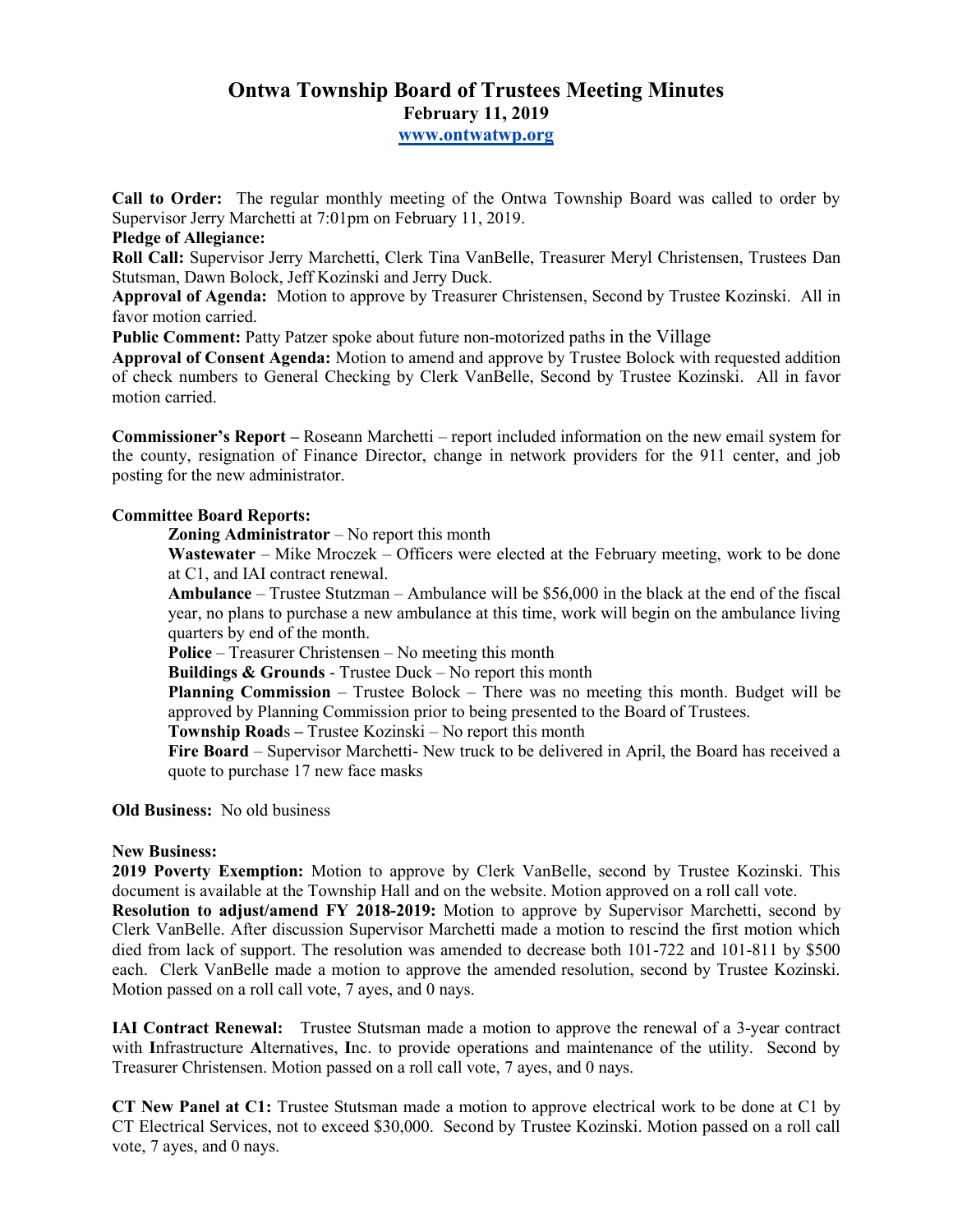**New Board Appointments**: Supervisor Marchetti made a motion to approve reappointments through 2020 to the Planning Commission, Zoning Board of Appeals, and Wastewater Board. Second by Trustee Stutsman. All in favor motion passed.

**Koorsen Fire & Security System:** Trustee Duck made a motion to approve a quote from Koorsen Fire & Security, and not to exceed the quoted purchase price of \$1,343.95, to replace the existing alarm system at the Township Hall and add fire protection. Second by Trustee Stutsman. Motion passed on a roll call vote, 7 ayes, and 0 nays.

**Announcements:** Next regular Township Board meeting March 11, Ambulance Board no meeting in February, Police Board February 13, Village Board February 18, Waste Water Board Cancelled, Planning Commission March 6. A Budget workshop will be held on Wednesday February 20 at 10am at the Township Hall. A Chamber banquet will be held March 13 beginning at 5:30 at Lady of the Lakes Church. Troy Clay will be the speaker.

**Adjourn:** Trustee Stutsman made a motion to adjourn, second by Treasurer Christensen. Meeting adjourned at 8:12 pm.

Respectfully submitted:

\_\_\_\_\_\_\_\_\_\_\_\_\_\_\_\_\_\_\_\_\_\_\_\_\_\_\_\_\_\_\_ Date Approved: \_\_\_\_\_\_\_\_\_\_\_\_\_\_\_

Tina VanBelle, Ontwa Township Clerk

Recording Secretary

 $\overline{\phantom{a}}$  ,  $\overline{\phantom{a}}$  ,  $\overline{\phantom{a}}$  ,  $\overline{\phantom{a}}$  ,  $\overline{\phantom{a}}$  ,  $\overline{\phantom{a}}$  ,  $\overline{\phantom{a}}$  ,  $\overline{\phantom{a}}$  ,  $\overline{\phantom{a}}$  ,  $\overline{\phantom{a}}$  ,  $\overline{\phantom{a}}$  ,  $\overline{\phantom{a}}$  ,  $\overline{\phantom{a}}$  ,  $\overline{\phantom{a}}$  ,  $\overline{\phantom{a}}$  ,  $\overline{\phantom{a}}$ Linda Weaver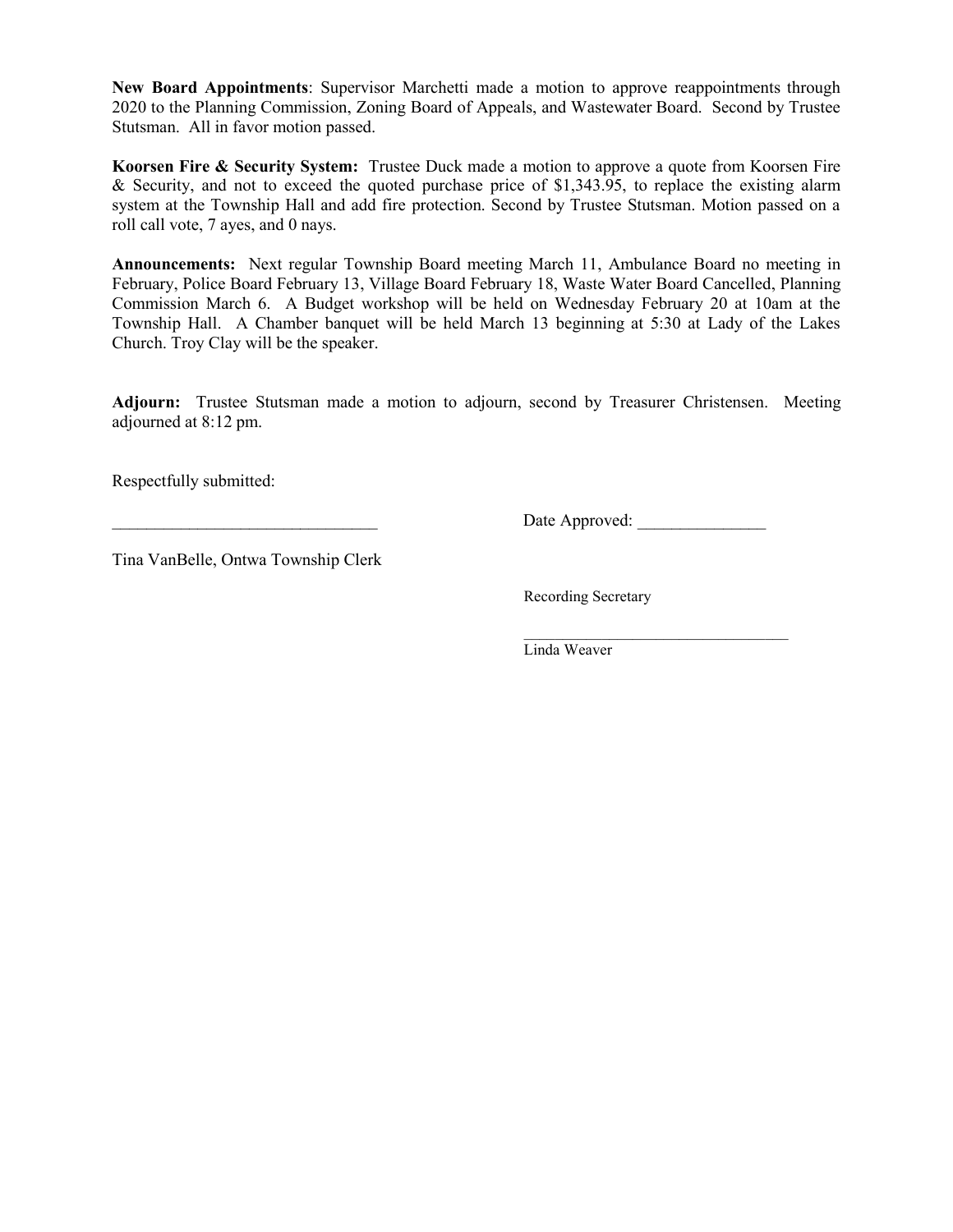# **Ontwa Township Board of Trustees Meeting Minutes March 11, 2019 Minutes www.ontwatwp.org**

**Call to Order:** The regular monthly meeting of the Ontwa Township Board was called to order by Supervisor Jerry Marchetti at 7:00pm on March 11, 2019.

#### **Pledge of Allegiance:**

**Roll Call:** Supervisor Jerry Marchetti, Clerk Tina VanBelle, Treasurer Meryl Christensen, Trustees Dan Stutsman, Dawn Bolock, and Jeff Kozinski were present. Trustee Duck was absent.

**Approval of Agenda:** Motion to approve by Trustee Stutsman, Second by Treasurer Christensen. All in favor motion carried.

**Public Comment:** State Representative Brad Paquette spoke.

**Approval of Consent Agenda:** Motion approve by Trustee Bolock, Second by Trustee Kozinski. All in favor motion carried.

**Microsoft 365 email:** Cass County IT Director Kerry Collins spoke on the benefits of the Microsoft 365 package. Supervisor Marchetti made a motion to purchase the software for the township at a cost not to exceed \$4,000. Per year, second by Treasurer Christensen.

**Commissioner's Report –** Roseann Marchetti – the first Edwardsburg Visioning Session, attended by 128 people, was a success and a second meeting will be set at a later date.

#### **Committee Board Reports:**

**Zoning Administrator** – LeRoy Krempec reported progress on blight cases, 3 of which will be decided in court.

**Wastewater** – Trustee Stutsman – generators are in and the department continues to run under budget

**Ambulance** – Trustee Stutzman – Due to unexpected repairs needed on #6910 a decision was made to purchase a new ambulance. #6910 will be kept for a backup. The department will continue to be under budget.

**Police** – Treasurer Christensen – Working on 2019-2020 budget. Rain jackets and reflective vests for the officers will be purchased through a grant.

**Buildings & Grounds** - Trustee Duck – No report this month

**Planning Commission** – Trustee Bolock – There was no meeting this month.

**Township Road**s **–** Trustee Kozinski – projected budget for road repair will be \$290,000.

**Fire Board** – John Bossler- No meeting last month

**Old Business:** Scanning of Township documents is in progress.

#### **New Business:**

**Resolution 2019-03-11.1:** Appointment of Professional Service Providers for FY 2019-2020**:** Motion to approve by Clerk VanBelle, second by Trustee Stutsman. Approved on roll call vote: 6 ayes, 0 nays, Trustee Duck was absent.

**Resolution 2019-03-11.2:** Annual Exemption Option as Set Forth in 2011 Act 152, the Publicly Funded Health Insurance Contribution Act: Motion to approve by Clerk VanBelle, second by Trustee Kozinski. Motion failed on a roll call vote. 3 ayes, Supervisor Marchetti, Trustee Kozinski and Trustee Stutsman. 3 nays, Clerk VanBelle, Treasurer Christensen, and Trustee Bolock. Trustee Duck was absent.

**Resolution 2019-03-11.3:** Establish the Ontwa Township Board of Trustees Regular Schedule of Meeting Dates for FY 2019-2020: Motion to approve by Clerk VanBelle, second by Trustee Kozinski. Motion approved on roll call vote: 6 ayes, 0 nays, Trustee Duck was absent.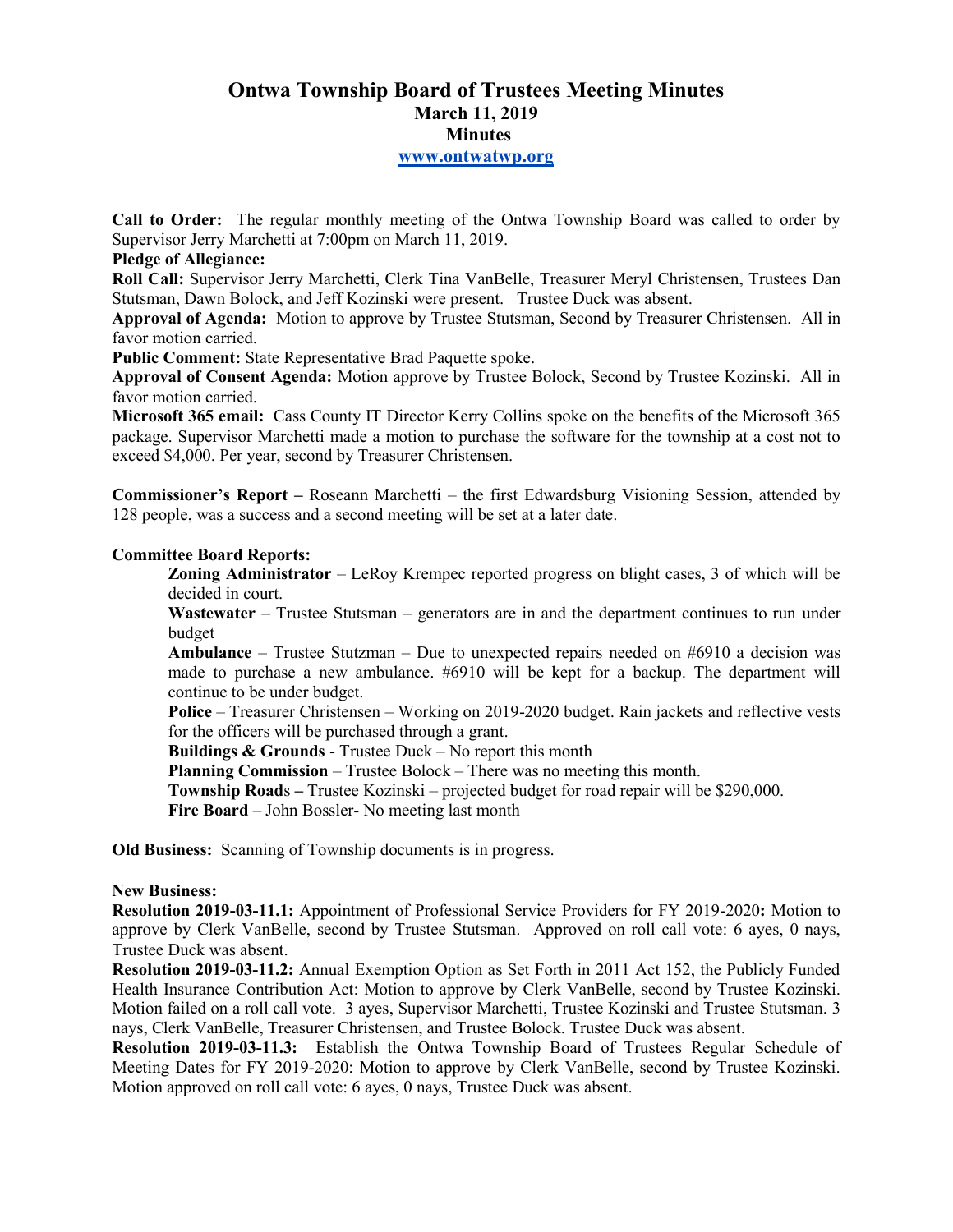**Resolution 2019-03-11.4:** Cass County Hazard Mitigation Plan: Motion to approve by Supervisor Marchetti, second by Trustee Stutsman. Motion passed on a roll call vote, 6 ayes, and 0 nays. Trustee Duck was absent.

**Estimate to Replace Furnace at Township Hall:** Trustee Stutsman made a motion to accept the proposal submitted by D.E. Duck Heating & Cooling, pending warranty information, at a cost of \$12,350. Second by Trustee Bolock. Motion passed on a roll call vote, 6 ayes, and 0 nays. Trustee Duck was absent.

**Approval of Pier Permit Applications:** Zoning Administrator LeRoy Krempec recommended the Board vote to allow 2 permits from residents on Eagle Lake so applicants can take township approval to the MDEQ for final approval. Trustee Bolock made a motion to approve, Second by Trustee Kozinski. Motion passed on a roll call vote, 6 ayes, and 0 nays. Trustee Duck was absent.

**Announcements:** Next regular Township Board meeting April 8, Ambulance Board March 12, Police Board March 13, Waste Water Board March 27, Planning Commission April 3. A public hearing for the Township Budget will be held Thursday March 21, at 10:00am. Township clean up days are Friday April 26 from 12-4pm and Saturday April 27 from 9am-12pm. A meeting will be held on Monday March 25, at the School Administration Building to discuss the connector path from Clair Street to the Sports Complex expected to begin on April 1, 2019.

**Adjourn:** Trustee Stutsman made a motion to adjourn, second by Trustee Kozinski. Meeting adjourned at 8:10 pm.

Respectfully submitted:

Date Approved:

Tina VanBelle, Ontwa Township Clerk

Recording Secretary

 $\overline{\phantom{a}}$  ,  $\overline{\phantom{a}}$  ,  $\overline{\phantom{a}}$  ,  $\overline{\phantom{a}}$  ,  $\overline{\phantom{a}}$  ,  $\overline{\phantom{a}}$  ,  $\overline{\phantom{a}}$  ,  $\overline{\phantom{a}}$  ,  $\overline{\phantom{a}}$  ,  $\overline{\phantom{a}}$  ,  $\overline{\phantom{a}}$  ,  $\overline{\phantom{a}}$  ,  $\overline{\phantom{a}}$  ,  $\overline{\phantom{a}}$  ,  $\overline{\phantom{a}}$  ,  $\overline{\phantom{a}}$ Linda Weaver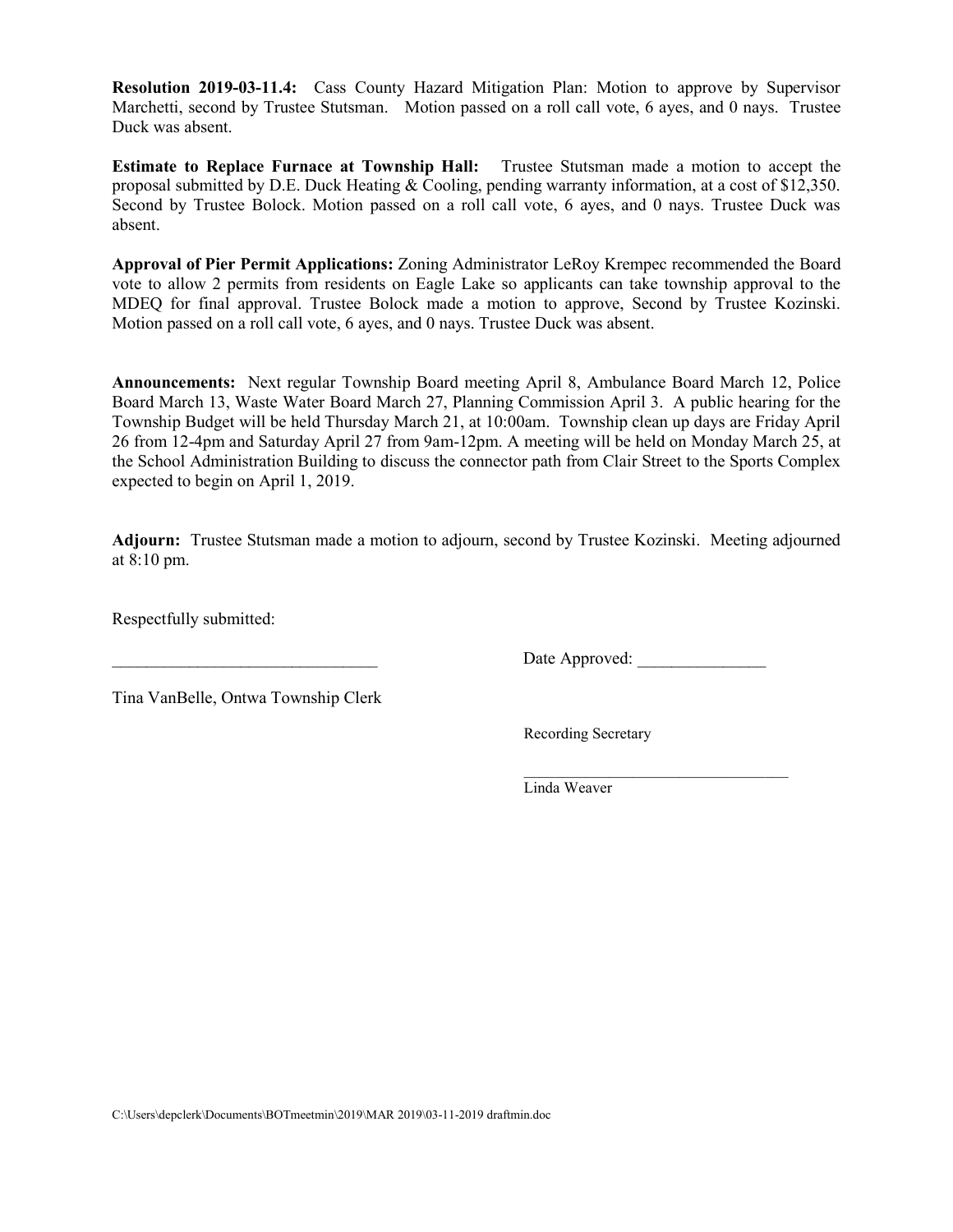# **201Ontwa Township Board of Trustees Meeting Minutes April 08, 2019 Minutes www.ontwatwp.org**

**Call to Order:** The regular monthly meeting of the Ontwa Township Board was called to order by Supervisor Jerry Marchetti at 7:01pm on April 8, 2019.

# **Pledge of Allegiance:**

**Roll Call:** Supervisor Jerry Marchetti, Clerk Tina VanBelle, Treasurer Meryl Christensen, Trustees Dan Stutsman, Dawn Bolock, Jeff Kozinski, and Jerry Duck were present.

**Approval of Agenda:** Treasurer Christensen made a motion to approve the agenda with an amendment made by Clerk VanBelle to change check number 7233 to 7232 in General Checking and add check numbers 5667-5673 to Waste Water Fund. Also to correct Plant to Plan under New Business item #8. Second by Trustee Stutsman. All in favor motion carried.

**Public Comment:** Don Delong spoke on traffic safety concerns following the US 12 construction and road conditions in and around the township. Dave Szynki spoke on blight issues of 3 properties. Mary Maynard spoke on concerns regarding health issues brought on by burning in her neighborhood

**Approval of Consent Agenda:** Motion approve by Trustee Bolock, Second by Trustee Duck. All in favor motion carried.

**Commissioner's Report –** Roseann Marchetti – The 2020 Census is underway. Workers are needed and may apply on line: 2020census.gov/jobs. Household Hazardous Waste Collection will be held on Saturday May 11 from 9am-12pm at the Cass County Fairgrounds.

#### **Committee Board Reports:**

**Zoning Administrator** – LeRoy Krempec gave updates on blight cases, home occupation permits, and his concerns regarding excessive burning going on in the Township outside the limits of the ordinance.

# **Wastewater** – no report

**Ambulance** – Trustee Stutzman – The Ambulance will end the FY 2018-2019 in the black \$66,841. The Ambulance Board approved \$14,000 in the new budget for new furnishing and necessities for the ambulance living quarters.

**Police** – No report

**Buildings & Grounds** – No report

**Planning Commission** – Trustee Bolock made motion to approve the Planning Commission Annual Report. Second by Treasurer Christensen... All in favor motion carried.

**Township Road**s **–** Trustee Kozinski – Will talk to Joe Bellina regarding road conditions and possible ideas to resolve financing issues brought to the Boards attention by Don Delong. **Fire Board** – No report

**Old Business:** Scanning of Township documents is completed. Scanning of future documents will be made on a regular basis.

# **New Business:**

**Resolution 2019-04-08.1:** Resolution to Adopt the Annual Exemption Option of Publicly Funded Health Insurance. Motion to approve made by Clerk VanBelle, second by Trustee Duck. After much discussion and options on how to resolve the issue a roll call vote was taken. 4 ayes (Marchetti, VanBelle, Duck, Stutsman) 3 nays (Christensen, Bolock, Kozinski) Motion passed.

**Budget Information:** Adjustments to the 2018-2019 Fire Department budget and a summary of the 2019-2020 budget were presented, along with approval of the budgets for Ambulance, Waste Water, and Police. Motion to approve made by Trustee Bolock, second by Trustee Stutsman. All in favor motion carried.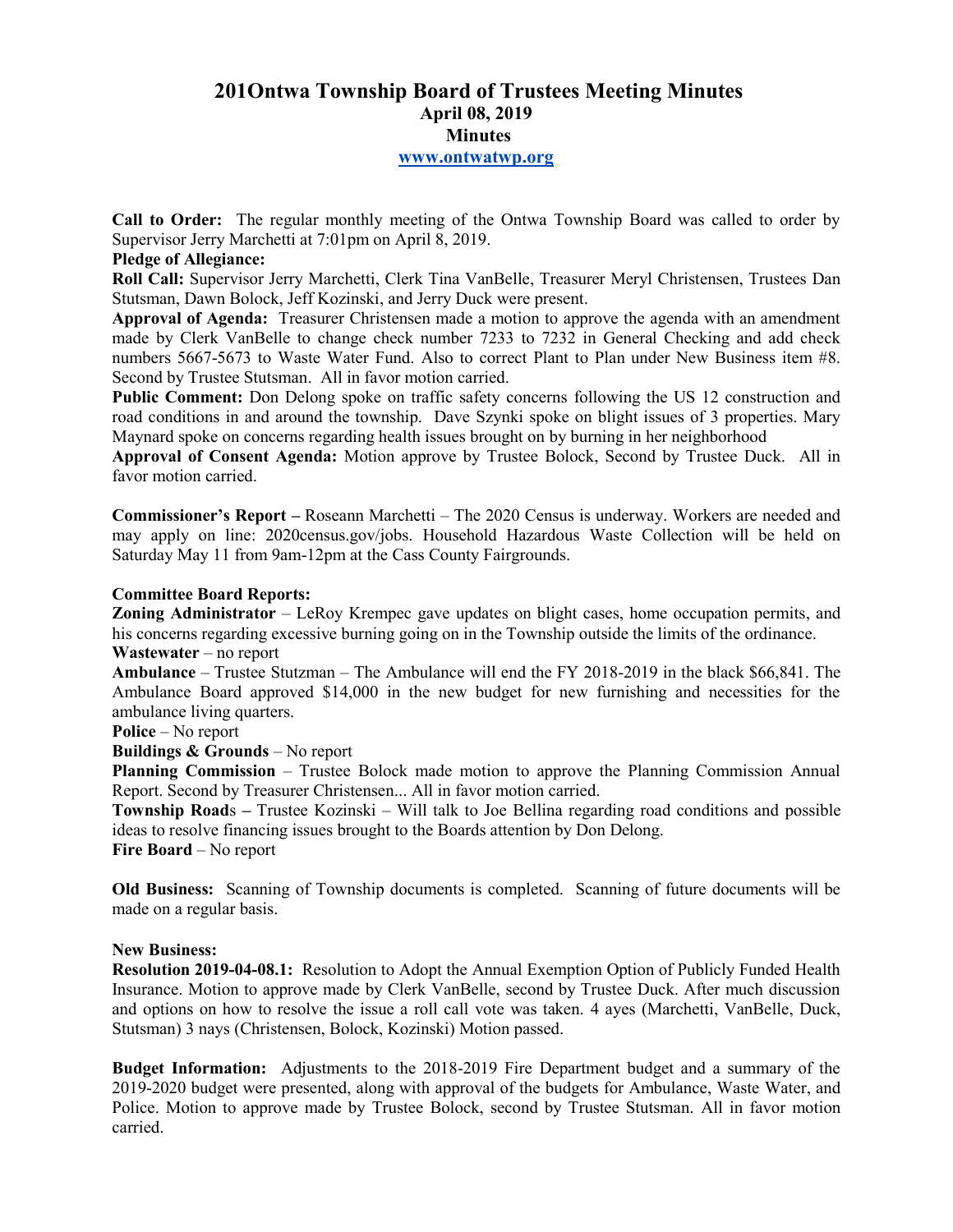**Lawn Care Bids:** Bids from Affordable Lawn Care and Do-Rite Lawn Service were opened and reviewed by the Township. After discussion Trustee Stutsman made a motion to award the job to Do-Rite, second by Clerk VanBelle. All in favor motion carried.

**Complete Streets Corridor Path:** Supervisor Marchetti presented a document showing the total estimated cost breakdown between the federal grant, the ESC and the Township to construct the 10' bike and pedestrian walkway from Claire St to the ESC. The Township portion is 23% of the total cost in the amount of \$60,000. Motion to approve by Supervisor Marchetti, second by Trustee Bolock. All in favor motion carried.

**Performance Resolution for Governmental Agencies:** The Michigan Department of Transportation requires this resolution for the purpose of issuing permits to municipalities for the use of a state highway right of way. Motion to approve by Trustee Bolock, second by Treasurer Christensen. Motion approved on a roll call vote. 7 ayes, 0 nays.

**Non Partisan Election Bill Resolution:** The MTA has requested townships to discuss and decide if Michigan townships should have the option of holding township board member elections on the nonpartisan ballot. Clerk VanBelle made a motion to remain partisan, second by Trustee Kozinski. Motion approved on a roll call vote. 7 ayes, 0 nays.

**Fireworks Permits for Eagle Lake and Garver Lake:** Motion to approve by Trustee Bolock, second by Trustee Stutsman. All in favor motion carried. Eagle Lake will hold fireworks on July 3, with a rain date of July 4. Garver Lake will hold fireworks on July 6 with a rain date of July 7.

**Resolution for Par Plan Grant:** This grant is available through the Michigan Township Participating Plan to be used to assist with reduction of specific risk exposures. Motion to approve by Treasurer Christensen, second by Trustee Bolock. All in favor motion carried.

**Clean Earth Gravity Sewer Cleaning:** Motion to approve Clean Earth to continue with the remaining footage around Eagle Lake and the north end of Pleasant Lake, including 4 lift stations at a cost not to exceed \$30,000. Trustee Stutsman made a motion to approve, second by Trustee Duck. Motion approved on a roll call vote. 7 ayes, 0 nays.

**Announcements:** Next regular Township Board meeting May 13, Ambulance Board will not meet this month, Police Board April 10<sup>th</sup>, Waste Water Board April 24th, Planning Commission May 1<sup>st</sup>. Township clean up days are Friday April 26 from 12-4pm and Saturday April 27 from 9am-12pm.

**Adjourn:** Trustee Duck made a motion to adjourn, second by Trustee Stutsman. Meeting adjourned at 8:36 pm.

Respectfully submitted:

Date Approved:

 $\overline{\phantom{a}}$  ,  $\overline{\phantom{a}}$  ,  $\overline{\phantom{a}}$  ,  $\overline{\phantom{a}}$  ,  $\overline{\phantom{a}}$  ,  $\overline{\phantom{a}}$  ,  $\overline{\phantom{a}}$  ,  $\overline{\phantom{a}}$  ,  $\overline{\phantom{a}}$  ,  $\overline{\phantom{a}}$  ,  $\overline{\phantom{a}}$  ,  $\overline{\phantom{a}}$  ,  $\overline{\phantom{a}}$  ,  $\overline{\phantom{a}}$  ,  $\overline{\phantom{a}}$  ,  $\overline{\phantom{a}}$ 

Tina VanBelle, Ontwa Township Clerk

Recording Secretary

Linda Weaver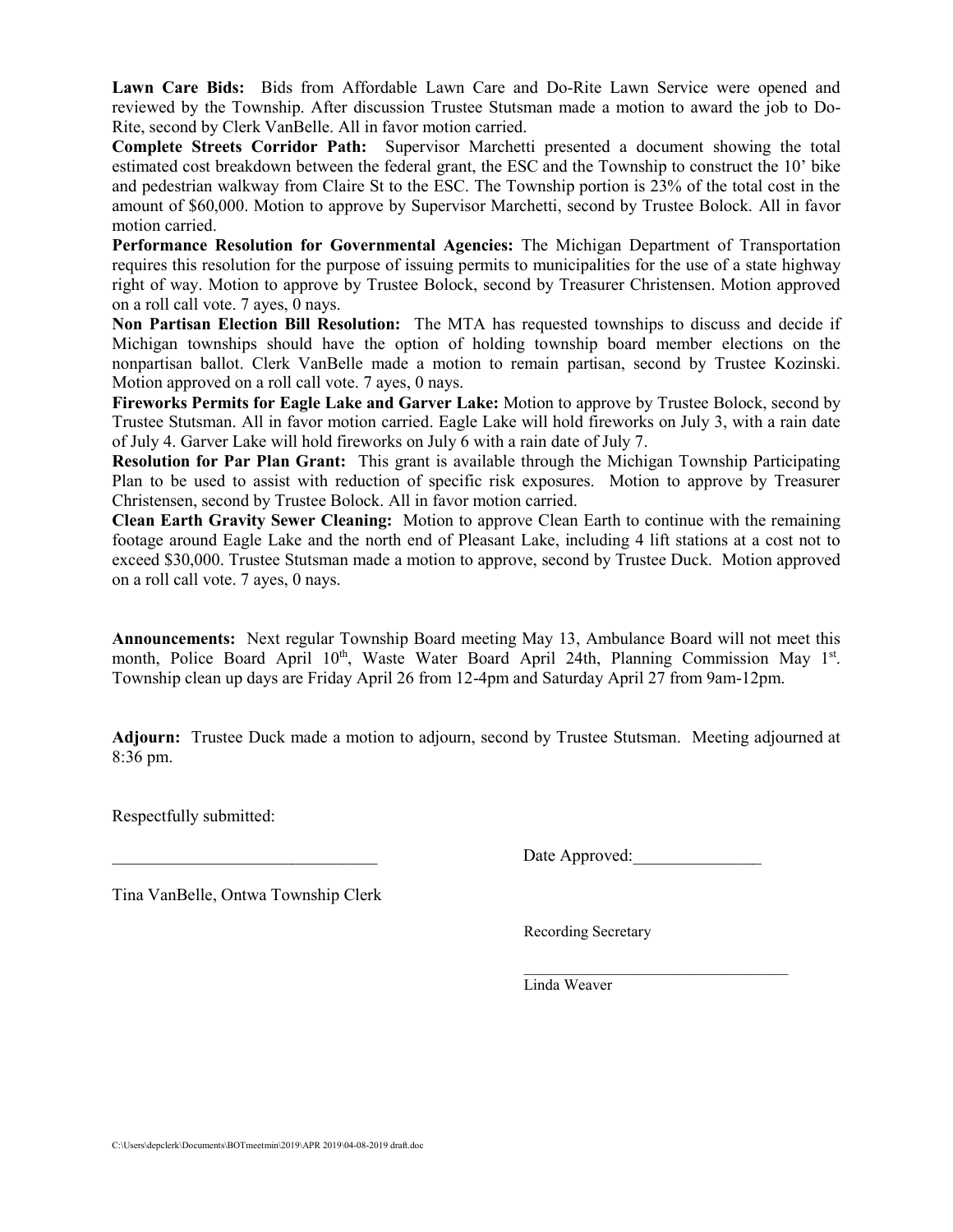# **Ontwa Township Board of Trustees Meeting Minutes May 13, 2019 Minutes www.ontwatwp.org**

**Call to Order:** The regular monthly meeting of the Ontwa Township Board was called to order by Supervisor Jerry Marchetti at 7:00pm on May 13, 2019.

# **Pledge of Allegiance:**

**Roll Call:** Supervisor Jerry Marchetti, Clerk Tina VanBelle, Treasurer Meryl Christensen, Trustees Dan Stutsman, Dawn Bolock and Jeff Kozinski. Trustee Jerry Duck was absent.

**Approval of Agenda:** Trustee Stutsman made a motion to approve the agenda, second by Trustee Kozinski. All in favor motion carried.

**New Fire Truck:** Fire Chief Bruce Stack displayed the new Ontwa Township Fire Truck prior to the meeting and gave a short synopsis of the truck's attributes. This truck replaces the previous truck, which is 20 years old, at a cost of \$548,626.

**Public Comment:** No public comment

**Approval of Consent Agenda:** Motion to approve by Treasurer Christensen, Second by Trustee Bolock. All in favor motion carried.

**Commissioner's Report –** Roseann Marchetti – Jeff Carmen is the new County Administrator. The hazardous waste disposal that was held at the fair grounds on Saturday May 11 was a great success. In August a tire drop off will be held, date to be determined, at the fair grounds. Tires may be disposed of at no charge.

#### **Committee Board Reports:**

**Zoning Administrator** – LeRoy Krempec- Petition for abandonment for an alley off of High Street by abutting property owners was presented. The Board will review the documentation and this will appear on the June Board of Trustees agenda.

**Wastewater** – Brigid Forlenza- Gravity sewer cleaning begins this week. The first phase will be in the area of Island Drive and US 12 thru Lakeview and North Shore Dr. Curtis Drive will be done on May  $20<sup>th</sup>$ .

**Ambulance** – Trustee Stutzman – The Ambulance Board will meet Tuesday at 6:30.

**Police** – Treasurer Christensen- Ashley Meyer was sworn in as a new officer on Friday May 10. A new 3 year police contract has been ratified.

**Buildings & Grounds** – Trustee Duck - No report

**Planning Commission** – Trustee Bolock- The commission approved a land division in the last meeting.

**Township Road**s **–** Trustee Kozinski – Will meet with Joe Bellina to discuss the condition of the May Street and Garver Lake Road intersection.

**Fire Board** – John Bossler - The budget for 2019/2020 was approved. New headsets have been purchased for the new fire truck, along with four gas monitors, and two 800 MHz radios.

**Old Business:** Clerk VanBelle updated the Board on a proposal from SBS Portals to provide easy access of public records on the township website.

#### **New Business:**

**Grundfos Pumps:** Trustee Stutsman made a motion to approve the purchase of 6 pumps from KSB Dubric, not to exceed \$42,000. Second by Trustee Kozinski. Motion approved on a roll call vote. 6 ayes, 0 nays. Trustee Duck was absent.

**C1 Site Modifications:** Trustee Stutsman made a motion to approve the purchase of an emergency shower, eye wash, and drench hose system from Core Engineered Solutions at a cost not to exceed \$60,000 to be installed at the C1 lift station. Second by Treasurer Christensen. Motion approved on a roll call vote. 6 ayes, 0 nays. Trustee Duck was absent.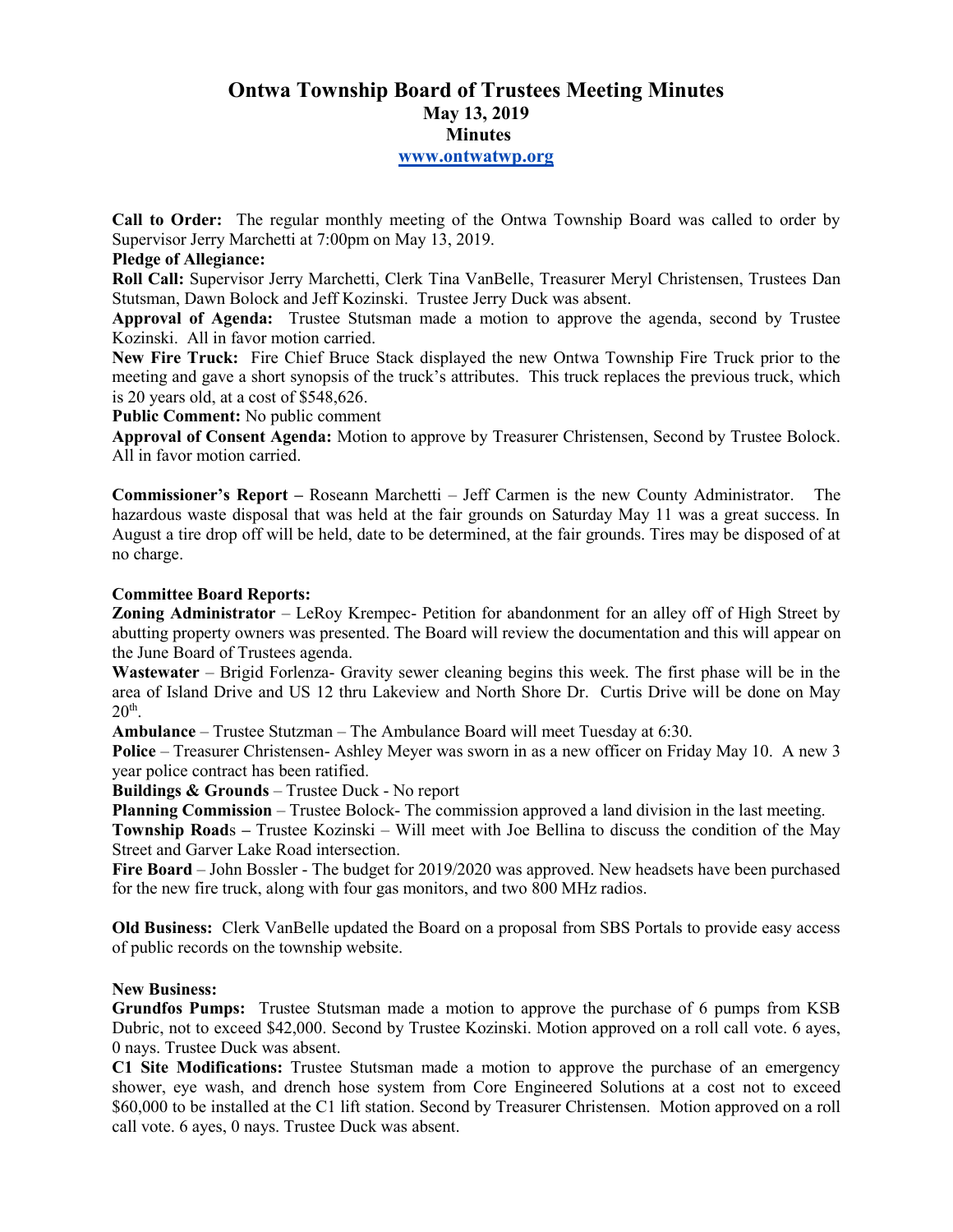**Land Division Ordinance Amendment:** Trustee Bolock made a motion to approve Resolution 2019-05- 13.2 to comply with all requirements of the State Land Act. Second by Trustee Kozinski. Motion approved on a roll call vote. 6 ayes, 0 nays. Trustee Duck was absent.

**Man Holes –US 12-** Trustee Stutsman made a motion to approve a proposal from Selge Construction to raise two manhole castings at a cost not to exceed \$3,350. Second by Treasurer Christensen. Motion approved on a roll call vote. 6 ayes, 0 nays. Trustee Duck was absent.

**Resolution Krause Park:** Clerk VanBelle made a motion to approve Resolution 2019-05-13.1, to reduce the risk of injury from playground falls at Krause Park. Second by Trustee Stutsman. Motion approved on a roll call vote. 6 ayes, 0 nays. Trustee Duck was absent. Discussion followed regarding budgeted upgrades to the park at an estimated \$19,000. Trustee Kozinski made a motion to allow an upgrade to Krause Park up to \$25,000. Second by Trustee Stutsman. Motion approved on a roll call vote. 6 ayes, 0 nays. Trustee Duck was absent.

**Local Purchase of Tax Reverted Properties:** The Board voted unanimously to decline the purchase of any of the properties on the foreclosure list provided by the Cass County Treasurer. Motion made by Trustee Stutsman, second by Treasurer Christensen. All in favor, motion passed.

**Announcements:** Next regular Township Board meeting June 10, Ambulance Board May 14, Police Board June 12, Waste Water Board May 22, Planning Commission June  $5<sup>th</sup>$ . Township clean up days was a big success. Twelve 40 yard dumpsters were filled as well as one 50 yard and one 40 yard that were filled with metal. \$700 in tips was donated to the township. Supervisor Marchetti expressed his gratitude to the Sheriff's department for donating some help.

Memorial Day parade will begin May  $27<sup>th</sup>$  at 11am. The Chamber will host a luncheon on Friday May 17 from 11:30-1pm with the topic being Marketing Basics.

**Adjourn:** Trustee Stutsman made a motion to adjourn, second by Trustee Kozinski. Meeting adjourned at 8:06 pm.

Respectfully submitted:

Date Approved:

Tina VanBelle, Ontwa Township Clerk

Recording Secretary

 $\mathcal{L}=\underbrace{\mathcal{L}=\mathcal{L}=\mathcal{L}=\mathcal{L}=\mathcal{L}=\mathcal{L}=\mathcal{L}=\mathcal{L}=\mathcal{L}=\mathcal{L}=\mathcal{L}=\mathcal{L}=\mathcal{L}=\mathcal{L}=\mathcal{L}=\mathcal{L}=\mathcal{L}=\mathcal{L}=\mathcal{L}=\mathcal{L}=\mathcal{L}=\mathcal{L}=\mathcal{L}=\mathcal{L}=\mathcal{L}=\mathcal{L}=\mathcal{L}=\mathcal{L}=\mathcal{L}=\mathcal{L}=\mathcal{L}=\mathcal{L}=\mathcal{L}=\mathcal{L}=\mathcal{L}=\$ Linda Weaver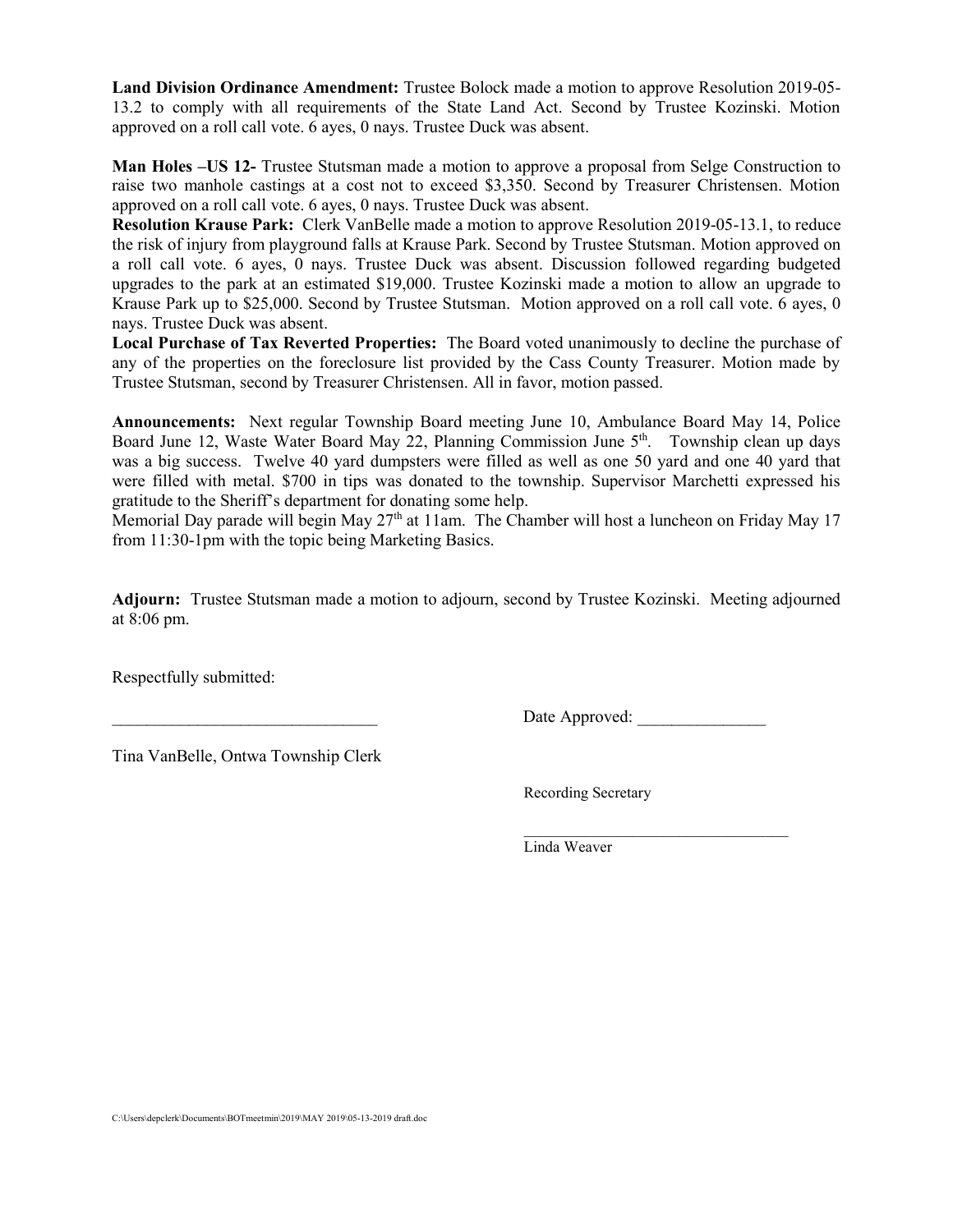# **Ontwa Township Board of Trustees Meeting Minutes June 10, 2019 Minutes www.ontwatwp.org**

**Call to Order:** The regular monthly meeting of the Ontwa Township Board was called to order by Supervisor Jerry Marchetti at 7:00pm on June 10, 2019.

# **Pledge of Allegiance:**

**Roll Call:** Supervisor Jerry Marchetti, Clerk Tina VanBelle, Treasurer Meryl Christensen, Trustees Dan Stutsman, Jeff Kozinski, Dawn Bolock, and Jerry Duck were present.

**Approval of Agenda:** Treasurer Christensen made a motion to approve the agenda, second by Trustee Stutsman. All in favor motion carried.

#### **Public Comment:** No public comment

**Approval of Consent Agenda:** Supervisor Marchetti made a request to approve agenda with an amendment to add as item 4 under New Business Waste Water Legal Appointment and Clerk Van Bell made a request to amend the Consent Agenda with the addition of check #559 in the amount of \$5,458 for Eagle Lake Weed Treatment. Trustee Stutsman made motion to approve with amendments, Second by Treasurer Christensen. All in favor motion carried.

**Commissioner's Report –** Roseann Marchetti – At the last Commissioners Meeting they honored the law enforcement and the Valedictorians and Salutatorians of the graduating class of 2019. The Second Visioning Session will be held on Tuesday, June 25<sup>th</sup> at 5:30 pm at Our Lady of the Lake Social Hall.

#### **Committee Board Reports:**

**Zoning Administrator** – LeRoy Krempec- he will meet with the Planning Commission Rules Committee on June 11 to discuss grass cutting and burning issues. He has received many calls regarding flooding due to excessive rain. There has not been any communication from the DEQ regarding pier permits that have been submitted. Regarding the bike track in the area of Redfield and M62; the owner has stated that if the neighbors have any event at their home planned on a Sunday there will be no activity at the bike track, and he acknowledges that there is an 8pm curfew already in place.

**Wastewater** – Brigid Forlenza- Gravity sewer cleaning project is finished. The repair of two manholes on US 12 will be done within the next two weeks.

**Ambulance** – Trustee Stutzman – Renovations in the Ambulance building has been completed. Concerns were stated by Trustee Stutzman regarding potential plans by the director of Medical Control wanting to use Edwardsburg Ambulance for transfers outside of the County.

**Police** – Treasurer Christensen- Meeting scheduled for Wednesday, June 12<sup>th</sup> has been cancelled.

**Buildings & Grounds** – Trustee Duck - No report

**Planning Commission** – Trustee Bolock- The meeting for June 5<sup>th</sup> was cancelled and because of the holiday the meeting set for July  $3<sup>rd</sup>$  may be moved.

**Township Road**s **–** Trustee Kozinski – The Road Commissioner will be looking into the condition of the May Street and Garver Lake Road intersection.

**Fire Board** – John Bossler – A new exhaust fan has been purchased for venting buildings in case of gas, or any type of fumes, leak. Approximately \$4,500 was raised for the department in the Ford Drive for Community event.

#### **Old Business:** No old business

# **New Business:**

**Fireworks Permits for Juno, Pleasant and Shawn Ashbaugh:** Trustee Bolock made a motion to approve the permits second by Duck. All in favor, motion passed

**Chemical Feed Pump:** Trustee Stutsman made a motion to approve the purchase of a Qdos 60 pump for C1 at a cost not to exceed \$2,900. Second by Trustee Kozinski. Motion approved on a roll call vote. 7 ayes, 0 nays.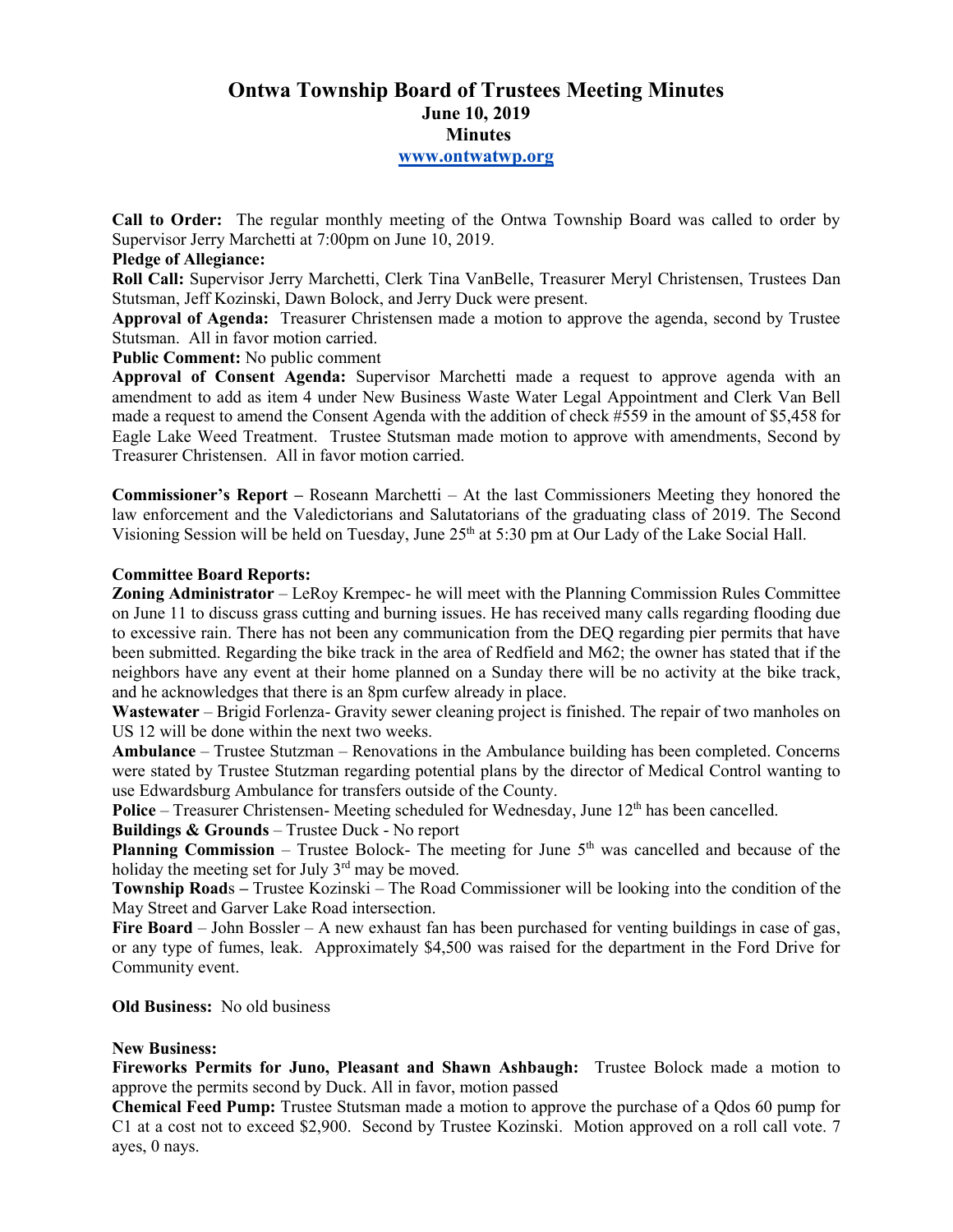**Petition for Abandonment of Right-of-Way:** After much discussion **Trustee** Kozinski made a motion to not abandon the property second by Treasurer Christensen. Motion passed on a roll call vote: 4 ayes (Kozinski, VanBelle, Bolock and Christensen), 2 nays (Marchetti, Duck) and 1 abstain (Stutsman)

**Waste Water Legal:** Supervisor Marchetti suggested consideration of hiring attorney Mark Nettleton of Mika Meyers, Attorneys at Law, out of Grand Rapids, on an as needed basis only and for Waste Water matters only. Trustee Duck made a motion to approve, second by Trustee Kozinski. All in favor, motion passed.

Announcements: Next regular Township Board meeting July 8<sup>th</sup>, Ambulance Board July 9<sup>th</sup>, Police Board July  $10^{th}$ , Waste Water Board July  $24^{th}$ , Planning Commission July  $3^{rd}$  with a possible change of date.

**Adjourn:** Treasurer Christensen made a motion to adjourn, second by Trustee Duck. Meeting adjourned at 8:03 pm.

Respectfully submitted:

Date Approved:

Tina VanBelle, Ontwa Township Clerk

Recording Secretary

 $\overline{\phantom{a}}$  ,  $\overline{\phantom{a}}$  ,  $\overline{\phantom{a}}$  ,  $\overline{\phantom{a}}$  ,  $\overline{\phantom{a}}$  ,  $\overline{\phantom{a}}$  ,  $\overline{\phantom{a}}$  ,  $\overline{\phantom{a}}$  ,  $\overline{\phantom{a}}$  ,  $\overline{\phantom{a}}$  ,  $\overline{\phantom{a}}$  ,  $\overline{\phantom{a}}$  ,  $\overline{\phantom{a}}$  ,  $\overline{\phantom{a}}$  ,  $\overline{\phantom{a}}$  ,  $\overline{\phantom{a}}$ Linda Weaver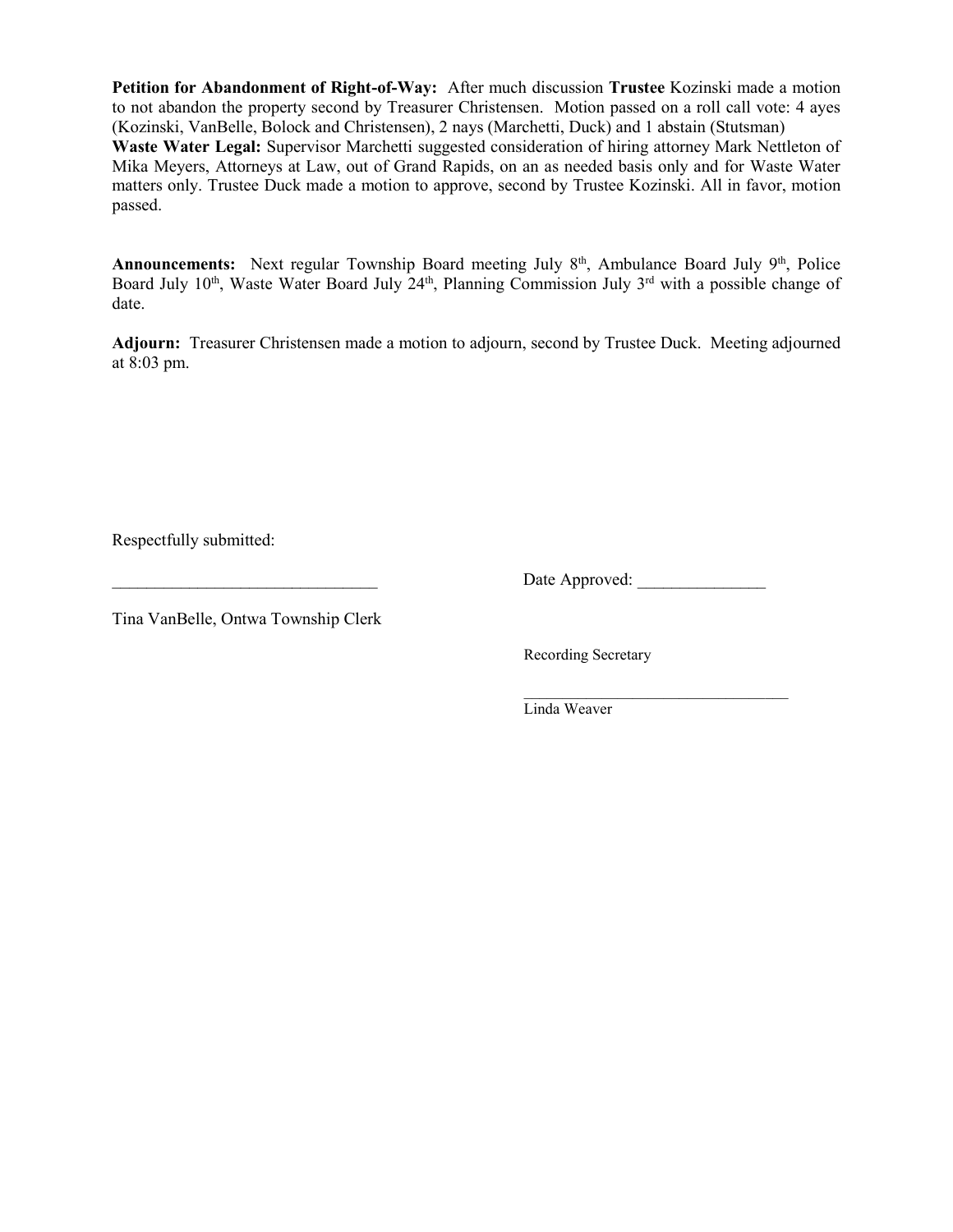# **Ontwa Township Board of Trustees Meeting Minutes July 8, 2019 Minutes www.ontwatwp.org**

**Call to Order:** The regular monthly meeting of the Ontwa Township Board was called to order by Supervisor Jerry Marchetti at 7:00pm on July 8, 2019.

# **Pledge of Allegiance:**

**Roll Call:** Supervisor Jerry Marchetti, Clerk Tina VanBelle, Treasurer Meryl Christensen, Trustees Dan Stutsman, Dawn Bolock, and Jerry Duck were present. Trustee Kozinski was absent.

**Approval of Agenda:** Trustee Stutsman made a motion to approve the agenda, second by Trustee Bolock. All in favor motion passed.

**Public Comment:** Pat Makielski, Lorie Morczek, Dale Snow, Bill Ullmer, and Tom Beres spoke of concerns regarding the east shore public beach on Eagle Lake. Tom Kendall spoke on his concerns with fireworks. Lynn Cook and Janet Knight spoke of the ongoing blight condition at 70873 Ridgewood Drive. **Approval of Consent Agenda:** Clerk VanBelle made a motion to amend and approve the Consent Agenda with the addition of check numbers 7364-7372 to General checking, 5739-5746 to Waste Water and 571 to Special Assessment, second by Trustee Duck. All in favor motion carried.

**Commissioner's Report –** Roseann Marchetti –The Commissioners approved the purchase of twelve AED-Cardiac pads, an increase in the DHS Foster Care budget, and the purchase and installation of a fire alarm system for the Law and Courts Building. The next Visioning Session will be held at the end of August or early September.

#### **Committee Board Reports:**

**Zoning Administrator** – LeRoy Krempec- assured the Ridgewood Drive residents work continues to be done on the property on Ridgewood. Landlord/tenant properties can be more troublesome and time consuming, and take longer to complete. Also proceeding with clean up of properties on US 12, and the property on Raymond Street is being turned over to the Legal Department. He requested the Board members send any suggestions for revision to the IPCM ordinance to Trustee Bolock.

**Wastewater** – Brigid Forlenza- C1 work has been completed.

**Ambulance** – Trustee Stutsman – 6910 is in need of extensive repairs and at the Ambulance Board meeting to be held July 9 there will be discussion of the purchase of a new ambulance.

**Police** – Treasurer Christensen- There was no meeting last month.

**Buildings & Grounds** – Trustee Duck - No report

**Planning Commission** – Trustee Bolock- There was no meeting last month.

**Township Road**s **–** Trustee Kozinski – Clerk VanBelle will post the list for road repairs on the website.

**Fire Board** – John Bossler – He and Trustee Duck will be meeting with Chief Stack to discuss response time of the volunteer fire department.

#### **Old Business:**

**Township Hall Gate and Culvert:** Trustee Duck will meet with Joe Bellina this week to discuss the culvert, so a gate can be installed at the back of the parking lot.

#### **New Business:**

**Ontwa Township Approved Fees:** Trustee Duck made a motion to approve the State Standards for Building Permits second by Trustee Stutsman. All in favor, motion passed

Clerk VanBelle stated a request has been made from a resident to clarify the location of the property that was discussed at the June 2019 meeting regarding abandonment of the right of way. The location is the easement on High Street near the end of 3rd Street, and following discussion the Board voted to not abandon the easement.

Trustee Stutsman said Blake Winstead from EGLE, formerly known as the DEQ, will be at the Township Hall on Thursday July 18 at 6:30 for a Water Task Force meeting to discuss and take questions from residents regarding high lake levels and drainage issues in this area. The public is encouraged to attend.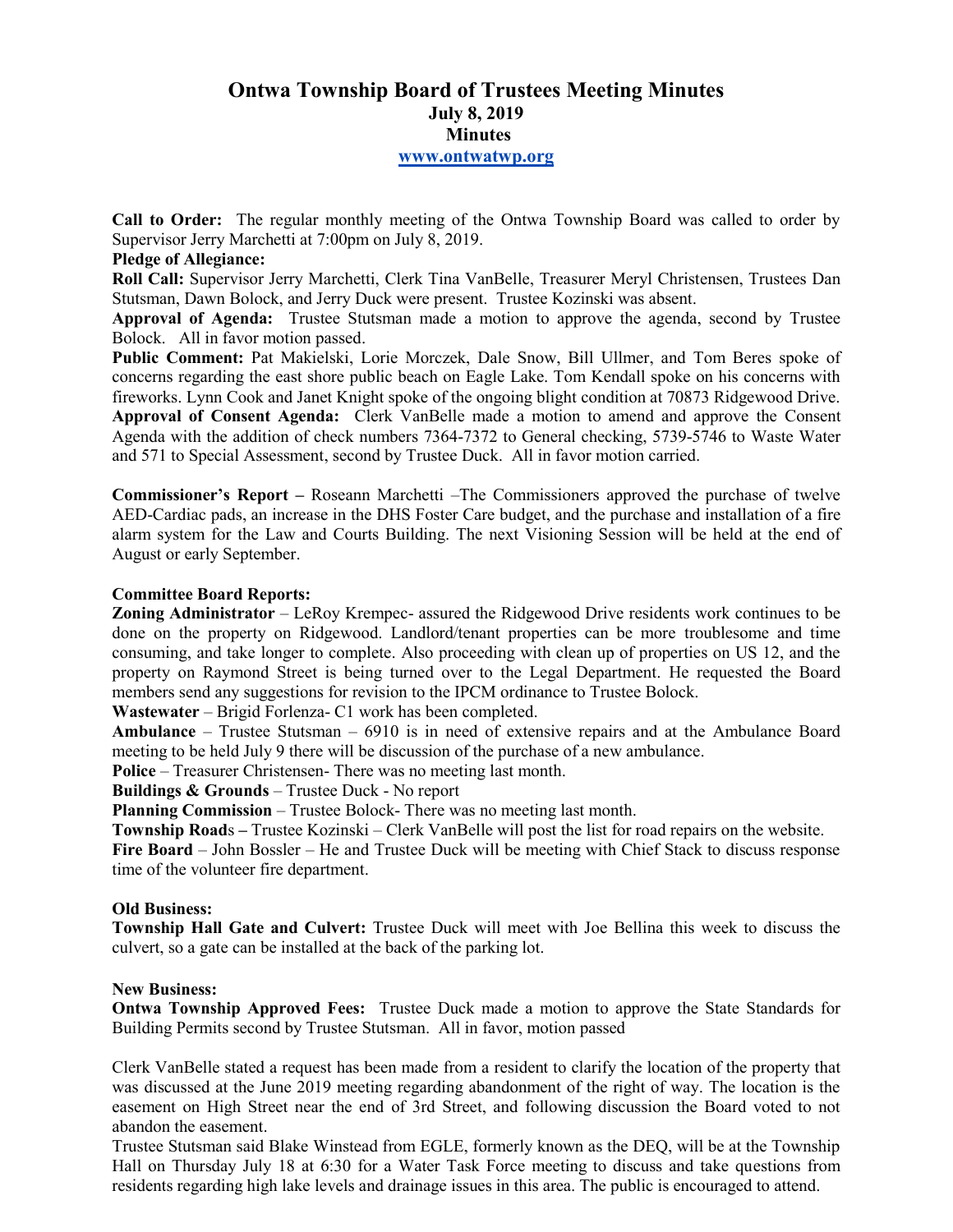Announcements: Next regular Township Board meeting August 12<sup>th</sup>, Ambulance Board July 9<sup>th</sup>, Police Board July 10<sup>th</sup>, Waste Water Board July 24<sup>th</sup>, Planning Commission July 11<sup>th</sup>.

**Adjourn:** Trustee Duck made a motion to adjourn, second by Trustee Stutsman. Meeting adjourned at 8:19 pm.

Respectfully submitted:

\_\_\_\_\_\_\_\_\_\_\_\_\_\_\_\_\_\_\_\_\_\_\_\_\_\_\_\_\_\_\_ Date Approved: \_\_\_\_\_\_\_\_\_\_\_\_\_\_\_

Tina VanBelle, Ontwa Township Clerk

Recording Secretary

 $\mathcal{L}=\underbrace{\mathcal{L}=\mathcal{L}=\mathcal{L}=\mathcal{L}=\mathcal{L}=\mathcal{L}=\mathcal{L}=\mathcal{L}=\mathcal{L}=\mathcal{L}=\mathcal{L}=\mathcal{L}=\mathcal{L}=\mathcal{L}=\mathcal{L}=\mathcal{L}=\mathcal{L}=\mathcal{L}=\mathcal{L}=\mathcal{L}=\mathcal{L}=\mathcal{L}=\mathcal{L}=\mathcal{L}=\mathcal{L}=\mathcal{L}=\mathcal{L}=\mathcal{L}=\mathcal{L}=\mathcal{L}=\mathcal{L}=\mathcal{L}=\mathcal{L}=\mathcal{L}=\mathcal{L}=\$ Linda Weaver

C:\Users\depclerk\Documents\BOTmeetmin\2019\JULY 2019\7.8.2019 draft.doc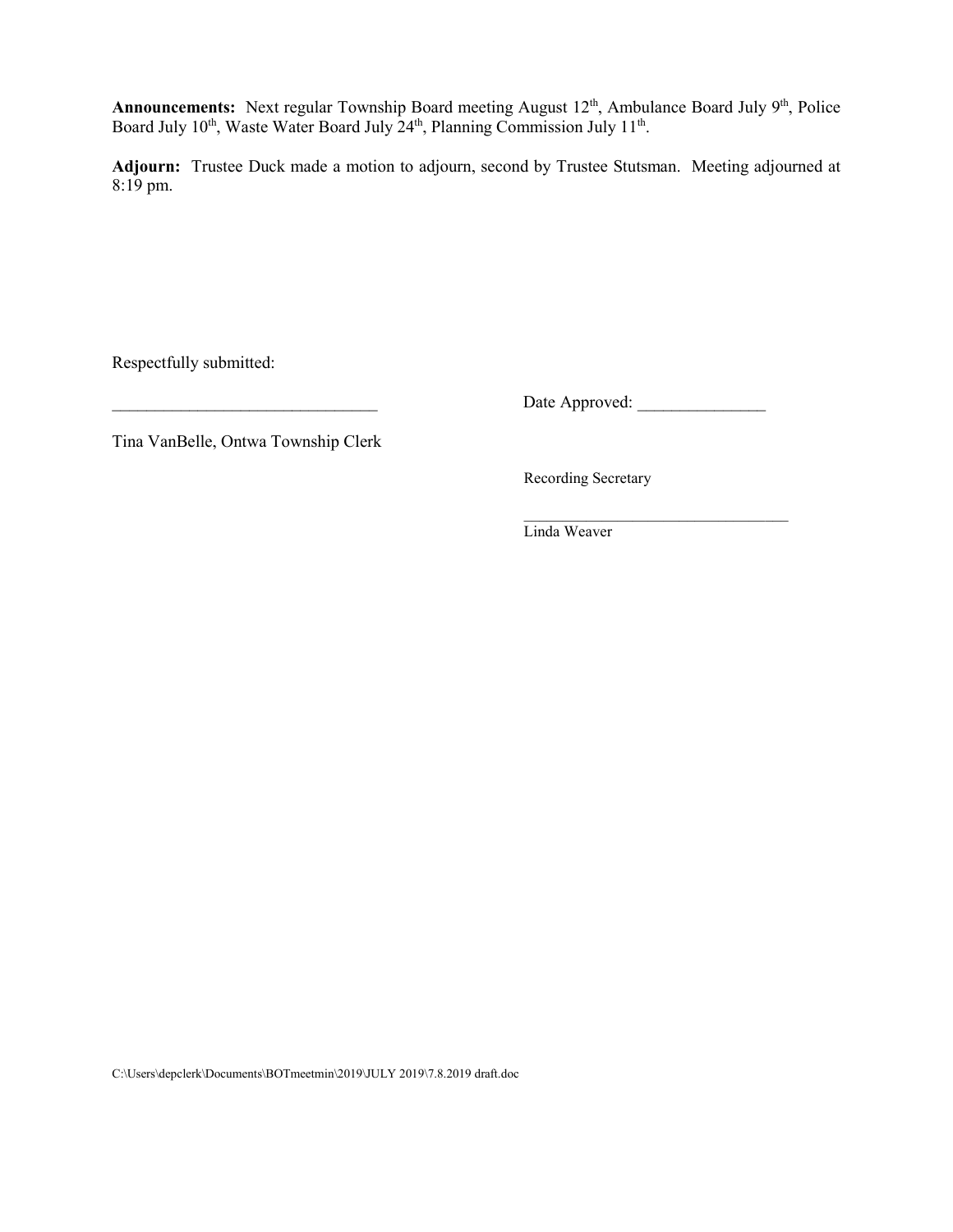# **Ontwa Township Board of Trustees Meeting Minutes August 12, 2019 Minutes**

# **www.ontwatwp.org**

**Call to Order:** The regular monthly meeting of the Ontwa Township Board was called to order by Supervisor Jerry Marchetti at 7:00pm on August 12, 2019.

# **Pledge of Allegiance:**

**Roll Call:** Supervisor Jerry Marchetti, Treasurer Meryl Christensen, Trustees Jeff Kozinski, Dan Stutsman, Dawn Bolock, and Jerry Duck were present. Clerk VanBelle was absent.

**Approval of Agenda:** Trustee Duck made a motion to approve the agenda, second by Trustee Kozinski. All in favor motion passed.

**Public Comment:** Chery Anderson of Curtis Drive spoke on her notification of special assessment for Pleasant Lake and the lake level.

**Approval of Consent Agenda:** Treasurer Christensen made a motion to approve the Consent Agenda to exclude General Checking. All in favor Motion passed. Supervisor Marchetti made General Checking item 5a on the Agenda. Discussion followed on check # 7374 and #7384. After discussion Trustee Duck made a motion to approve the Consent Agenda, second by Trustee Kozinski. All in favor, motion passed.

**Commissioner's Report** – Roseann Marchetti – Active shooter training will be available to any townships in Cass County and also any interested individuals. There are multiple openings on County Boards.

# **Committee Board Reports:**

**Zoning Administrator** – LeRoy Krempec- expressed concerns regarding the safety of residents attending the US 12 garage sales.

**Wastewater** – Brigid Forlenza- Ongoing routine maintenance.

**Ambulance** – Trustee Stutsman – During the special meeting of the Ambulance Board it was decided to purchase a new ambulance to replace 6910 which needs extensive repairs. Delivery will be 3-4 months.

**Police** – Treasurer Christensen- There have been extra patrols at the east end of Eagle Lake.

**Buildings & Grounds** – Trustee Duck - No report

**Planning Commission** – Trustee Bolock- The Commission approved two land splits at the last meeting. **Township Road**s **–** Trustee Kozinski – Ongoing routine maintenance.

**Fire Board** – Supervisor Marchetti – The old fire truck will be disposed of at Chief Stack's discretion.

# **Old Business:**

**Township Hall Gate and Culvert:** Trustee Duck is waiting on information on the size of gate needed so it can be determined if a culvert is necessary and what size it will be.

# **New Business:**

**Waste Water Generator Replacement:** Trustee Stutsman made a motion to approve the proposal from Reliable Generator and Electric to replace the B-1 Seaside Court lift station generator at a cost of \$21,969.50, second by Trustee Kozinski. Motion passed on a roll call vote. 6 ayes, (Supervisor Marchetti, Treasurer Christensen, Trustees Duck, Bolock, Kozinski, Stutsman) 0 nays, Clerk VanBelle was absent.

**Land Division-amended 1.7 (5):** Trustee Bolock made a motion to approve an amendment to the Ordinances and Rules Regulating Land to add to Section 1.7, Standards for Approval of Land Divisions, item 5 regarding non-conforming structures on proposed divisions. Second by Treasurer Christensen. All in favor, motion passed.

**Ontwa Township Fireworks Ordinance:** Treasure Christensen made a motion to approve Ordinance # 2019-08-12.1 to regulate the discharge and use of fireworks as allowed under the Michigan Fireworks Safety Act MCL 28.451 et seq. Second by Trustee Stutsman. Motion passed on a roll call vote. 6 ayes, (Supervisor Marchetti, Treasurer Christensen, Trustees Duck, Bolock, Kozinski, Stutsman) 0 nays Clerk VanBelle was absent.

**Resolution to Adjust/Amend FY 2019-2020:** Following discussion of the proposed adjustment to the budget Trustee Duck made a motion to table the vote until September's meeting. Second by Trustee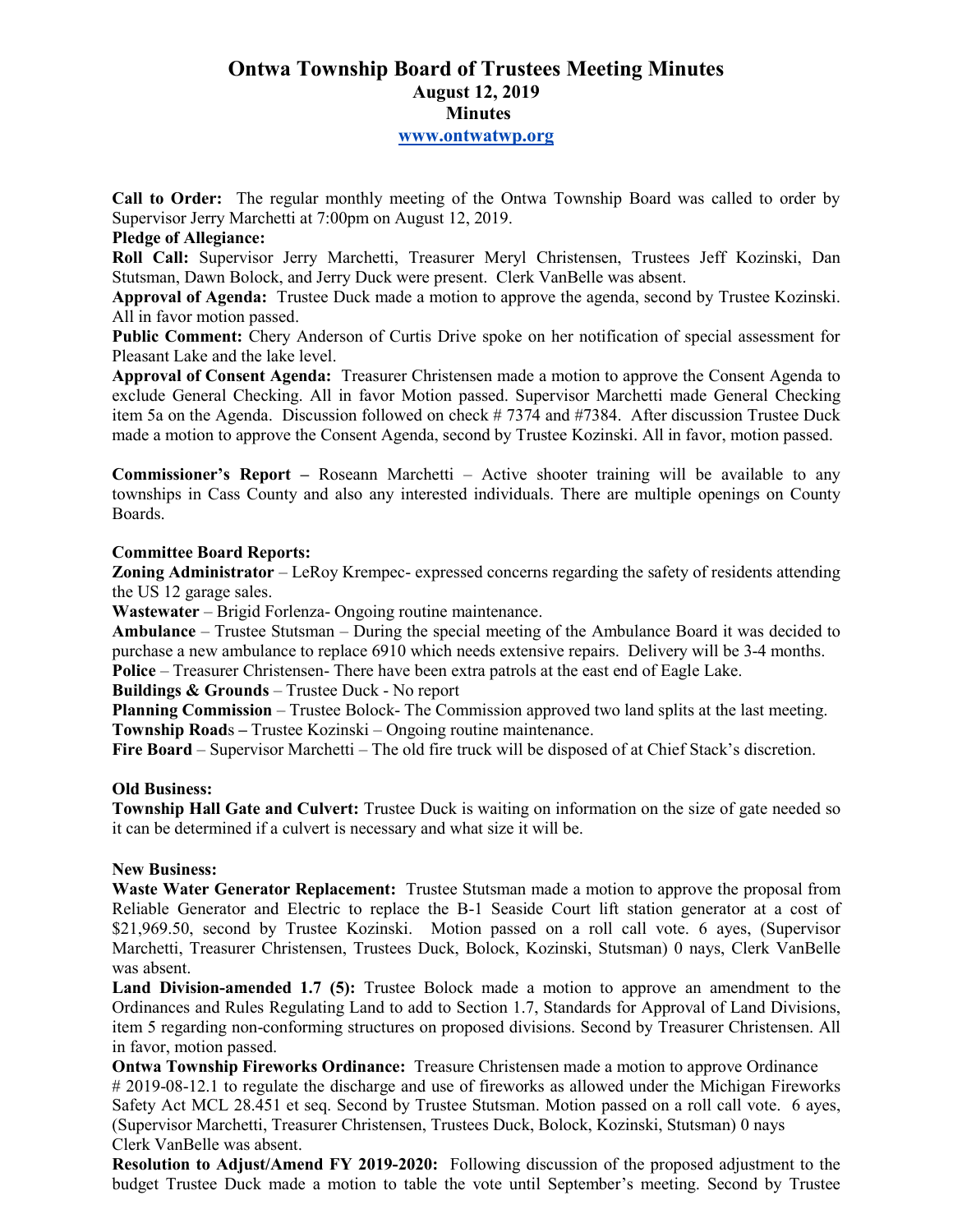Stutsman. Motion passed on a roll call vote. 4 ayes, (Treasurer Christensen, Trustees Bolock, Duck, and Stutsman). 2 nays, (Supervisor Marchetti, Trustee Kozinski). Clerk VanBelle was absent.

**Pleasant Lake Discussion Drain Commissioner Bruce Campbell:** Commissioner Marchetti was informed the Drain Commissioner Campbell will not be attending and she read a prepared statement on his behalf. The statement addressed the M-62 crossing, pumping scheduled to begin August 12, 2019, Eurasian Watermilfoil, and the assessments that will appear on Winter 2019 tax bills of District land owners.

**Pleasant Lake Water Quality Discussion:** Pleasant Lake resident, Laura Kolo of Curtis Drive, presented information regarding the ongoing issues concerning the polluted condition of the lake due to lack of drainage maintenance, and flooding from the farm field to the north of Curtis Drive. Trustee Duck suggested an ad hoc committee to hold regular meetings with Bruce Campbell. She requested that the Board show support and meet with the farmer if promised relief is stalled and to facilitate regular meetings with Bruce Campbell on progress of drain maintenance.

Announcements: Next regular Township Board meeting September 9<sup>th</sup>, Police Board August 14<sup>th</sup>, Waste Water Board August  $28<sup>th</sup>$ , Planning Commission September  $4<sup>th</sup>$ .

**Adjourn:** Trustee Duck made a motion to adjourn, second by Trustee Kozinski. Meeting adjourned at 8:57 pm.

Respectfully submitted:

Date Approved:

\_\_\_\_\_\_\_\_\_\_\_\_\_\_\_\_\_\_\_\_\_\_\_\_\_\_\_\_\_\_\_\_\_\_

Tina VanBelle, Ontwa Township Clerk

Recording Secretary

Linda Weaver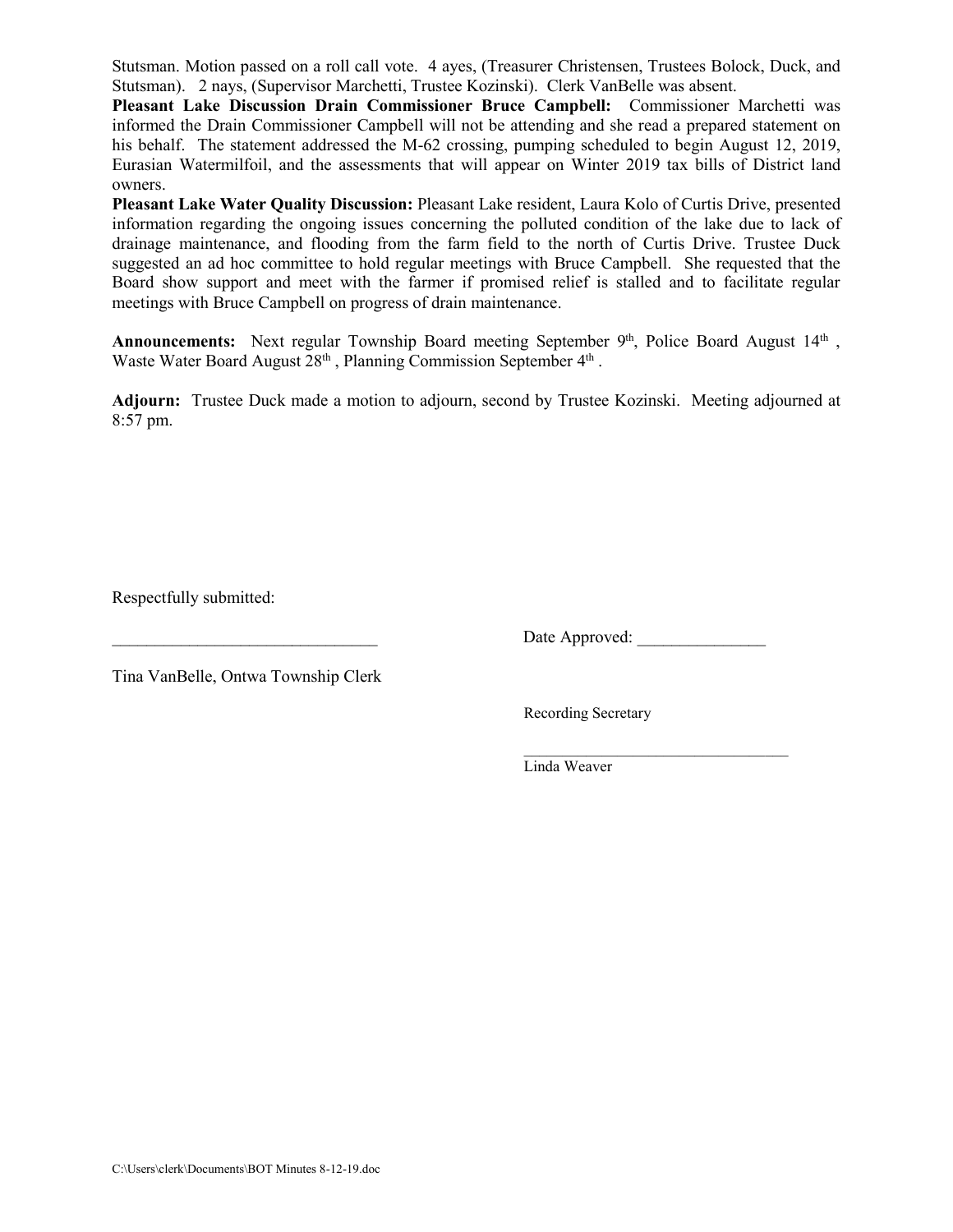# **Ontwa Township Board of Trustees Meeting Minutes September 9, 2019 Minutes www.ontwatwp.org**

**Call to Order:** The regular monthly meeting of the Ontwa Township Board was called to order by Supervisor Jerry Marchetti at 7:00pm on September 9, 2019.

# **Pledge of Allegiance:**

**Roll Call:** Supervisor Jerry Marchetti, Clerk Tina VanBelle, Treasurer Meryl Christensen, Trustees Jeff Kozinski, Dan Stutsman and Dawn Bolock were present. Trustee Jerry Duck was absent.

**Approval of Agenda:** Clerk VanBelle made a motion to amend the agenda with the removal of item # 6, Mike Layher will present the Township Audit in the October Board of Trustees meeting. Also, to move item #1 under New Business to item #2 under Old Business. Second by Trustee Kozinski. All in favor, motion passed.

**Public Comment:** Brad Paquette, State Representative of 78<sup>th</sup> District, several residents of Pleasant Lake area and Bill Weaver.

**Approval of Consent Agenda:** Clerk VanBelle made a motion to amend the Agenda with the addition of check #'s 7449-7456 to General Checking and check #'s 5804-5807 to Waste Water Fund. Second by Trustee Stutsman. Motion passed on a roll call vote; 6 ayes 0 nays. Trustee Duck was absent.

**Commissioner's Report –** Roseann Marchetti – The final Visioning Session will be held on September 23rd at Our Lady of the Lake social hall. Trunk and Treat will be held on October  $19<sup>th</sup>$  at Lawless Park from 2-5pm. There are multiple openings on County Boards.

#### **Committee Board Reports:**

**Zoning Administrator** – LeRoy Krempec- Demolition will begin soon on 3 properties in the Township. **Wastewater** – Mike Mroczek- Ongoing routine maintenance.

**Ambulance** – Trustee Stutsman – The new ambulance has been ordered.

**Police** – Treasurer Christensen- The monthly meeting scheduled for Wednesday September 11 has been cancelled.

**Buildings & Grounds** – Trustee Duck - No report

**Planning Commission** – Trustee Bolock- There was no meeting this month.

**Township Road**s **–** Trustee Kozinski – Projects for 2019 have been completed.

**Fire Board** – John Bossler – No report this month.

#### **Old Business:**

**Township Hall Gate and Culvert:** Selge Construction will submit a bid for the project.

**Resolution to Adjust/Amend FY 2019-2020:** The auditor and MTA approved the language of the resolution. Clerk VanBelle made a motion to approve the resolution, second by Trustee Kozinski. Motion passed on a roll call vote; 6 ayes 0 nays. Trustee Duck was absent.

#### **New Business:**

**Resolution for SAD Districts (Pleasant, Morton, Garver, Eagle, Regal Place):** Clerk VanBelle made a motion to approve renewal of the Pleasant Lake SAD, second by Trustee Bolock. Motion passed on a roll call vote; 6 ayes 0 nays. Trustee Duck was absent. Clerk VanBelle made a motion to approve renewal of the Morton Dr/Christiana Lake SAD, second by Trustee Stutsman. Motion passed on a roll call vote; 6 ayes 0 nays. Trustee Duck was absent. Clerk VanBelle made a motion to approve renewal of the Garver Lake SAD, second by Treasurer Christensen. Motion passed on a roll call vote; 6 ayes 0 nays. Trustee Duck was absent. Clerk VanBelle made a motion to approve renewal of the Eagle Lake SAD, second by Trustee Kozinski. Motion passed on a roll call vote; 6 ayes 0 nays. Trustee Duck was absent. Clerk VanBelle made a motion to approve renewal of the Regal Place SAD, second by Trustee Kozinski. Motion passed on a roll call vote; 6 ayes 0 nays. Trustee Duck was absent.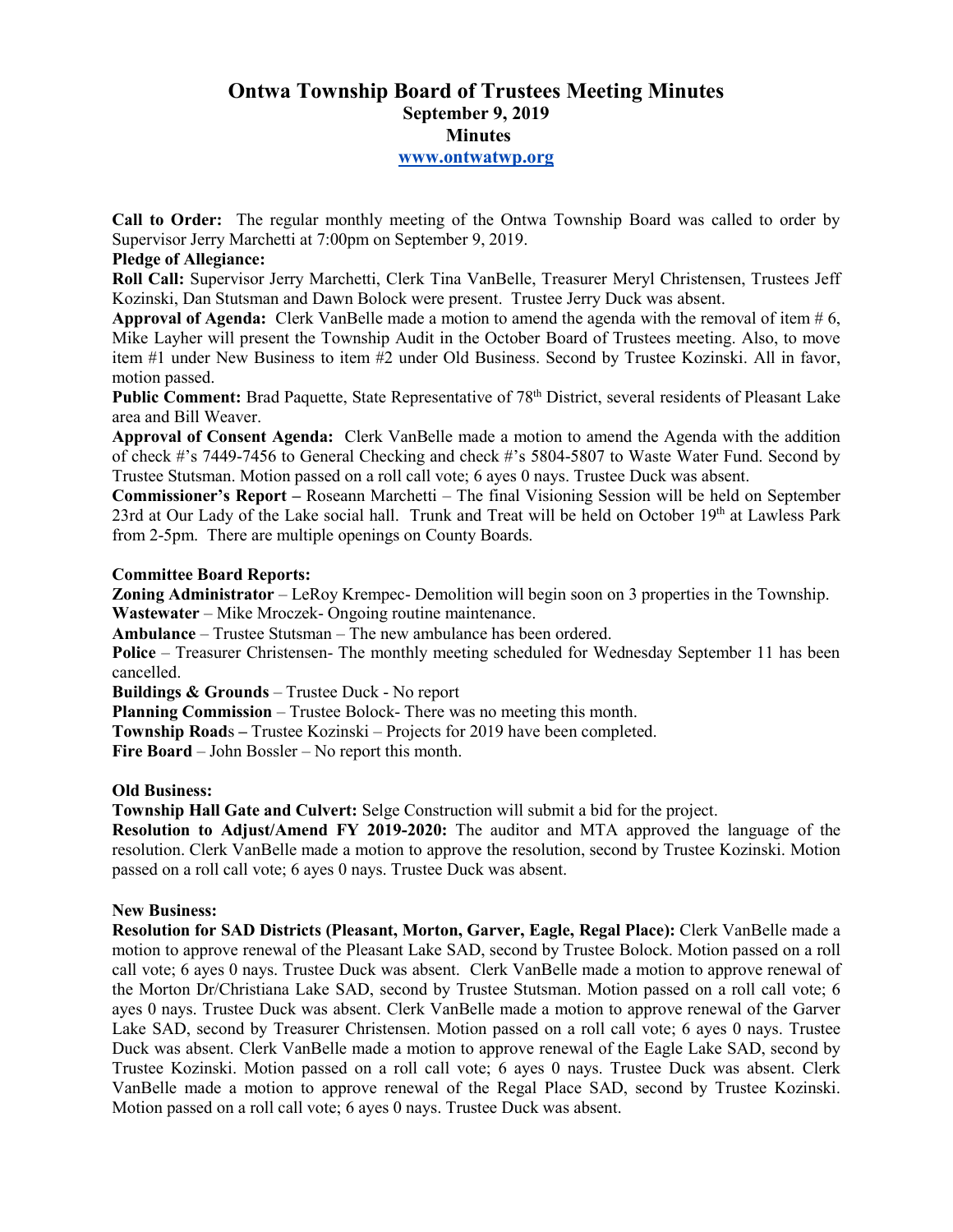**Waste Water Chemical Feed Tank:** Trustee Stutsman made a motion to approve the purchase of a bioxide storage tank for JCP-1 at a cost not to exceed \$2,500. Second by Trustee Kozinski. Motion passed on a roll call vote; 6 ayes 0 nays. Trustee Duck was absent.

**Waste Water Board Appointment:** Supervisor Marchetti thanked Frank LaPierre for his service on the Waste Water Board and made a motion to appoint Freeman Lambright to the Waste Water Board. Second by Trustee Stutsman. All in favor, motion passed.

Announcements: Next regular Township Board meeting October 14<sup>th</sup>, Ambulance Board September 10<sup>th</sup>, Police Board cancelled for September, Waste Water Board September 25<sup>th</sup>, Planning Commission October 2nd. Volunteers would be welcome to work on Township Cleanup Day on Saturday September 28 from 8am-2pm for an hour or two. Call the Township Hall at 269-663-2347 if you can help.

**Adjourn:** Trustee Stutsman made a motion to adjourn, second by Trustee Kozinski. Meeting adjourned at 8:01 pm.

Respectfully submitted:

Date Approved:

 $\mathcal{L}=\underbrace{\mathcal{L}=\mathcal{L}=\mathcal{L}=\mathcal{L}=\mathcal{L}=\mathcal{L}=\mathcal{L}=\mathcal{L}=\mathcal{L}=\mathcal{L}=\mathcal{L}=\mathcal{L}=\mathcal{L}=\mathcal{L}=\mathcal{L}=\mathcal{L}=\mathcal{L}=\mathcal{L}=\mathcal{L}=\mathcal{L}=\mathcal{L}=\mathcal{L}=\mathcal{L}=\mathcal{L}=\mathcal{L}=\mathcal{L}=\mathcal{L}=\mathcal{L}=\mathcal{L}=\mathcal{L}=\mathcal{L}=\mathcal{L}=\mathcal{L}=\mathcal{L}=\mathcal{L}=\$ 

Tina VanBelle, Ontwa Township Clerk

Recording Secretary

Linda Weaver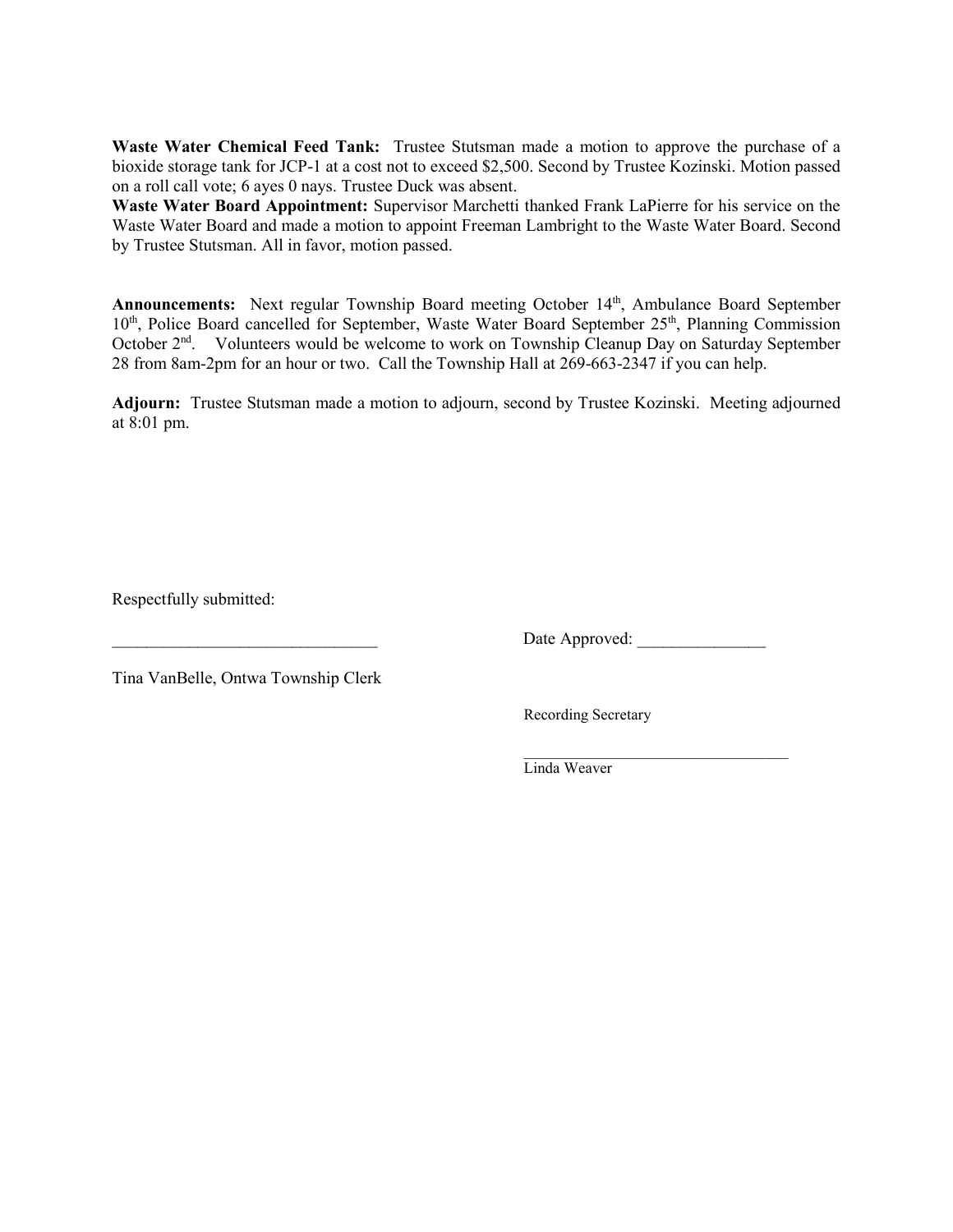# **Ontwa Township Board of Trustees Meeting Minutes October 14, 2019 Minutes www.ontwatwp.org**

**Call to Order:** The regular monthly meeting of the Ontwa Township Board was called to order by Supervisor Jerry Marchetti at 7:00pm on October 14, 2019.

### **Pledge of Allegiance:**

**Roll Call:** Supervisor Jerry Marchetti, Clerk Tina VanBelle, Treasurer Meryl Christensen, Trustees Jeff Kozinski, Jerry Duck, Dan Stutsman and Dawn Bolock were present.

**Approval of Agenda:** Treasurer Christensen made a motion to approve, second by Trustee Bolock. All in favor, motion passed.

#### **Public Comment:** No public comment

**Approval of Consent Agenda:** Trustee Bolock made a motion to approve the Consent Agenda, Second by Trustee Kozinski. All in favor, motion passed.

**Mike Layher** – presented the Township Audit. Copies are available at the Township Hall. The audit will be posted on the Website when it becomes available.

**Commissioner's Report –** Commissioner Roseann Marchetti gave the County report and an update on the Edwardsburg Visioning session.

#### **Committee Board Reports:**

**Zoning Administrator** – LeRoy Krempec- update on blight issues

**Wastewater** – Brigid Forlenza- Seaside Court replacement generator to be completed soon

**Ambulance** – Trustee Stutsman – New ambulance will be here after first of year

**Police** – Treasurer Christensen- approval of purchase of computer to be used with body cameras

**Buildings & Grounds** – Trustee Duck – recommended delay of gate/culvert project. He received an estimate but suggested it would be more economical to wait and do the entire parking lot.

**Planning Commission** – Trustee Bolock- The private road permit for Dockside Landing was approved with conditions submitted by Williams  $\&$  Works formalizing maintenance, and a land division was approved, with contingencies, at the last Planning Commission meeting.

**Township Roads** – Trustee Kozinski – will be compiling list of recommendations for 2020 township road repair

**Fire Board** – John Bossler – plans to donate Firetruck #321 to Elkhart Career Center for training purposes

**Old Business:** Township Hall Gate and Culvert- as reported above. there was further discussion which included the cleanup days and it was suggested to ask Fire Chief Stack if the township could use the fire station parking lot for these events.

#### **New Business:**

**Trick or Treat Hours:** Trustee Kozinski made a motion to set Thursday, October 31, from 5:30-7:30pm as trick or treat hours, second by Trustee Duck. All in favor, motion passed.

**Snow Plow Bids:** Clerk VanBelle opened the only bid received by the Township. Trustee Kozinski made a motion to accept the bid from Jacobs Bobcat Service, second by Trustee Duck. All in favor, motion passed.

**MACOG Resolution:** Clerk VanBelle read and made a motion to approve Resolution 2019-10-14.1 approving funding a traffic count program, second by Trustee Stutsman, not to exceed \$2,250. per year. Motion passed on a roll call vote. 7 ayes 0 nays.

**IPMC Code:** Revisions discussed and will go to Planning Committee. A resolution to approve will be presented at the November Board of Trustees meeting.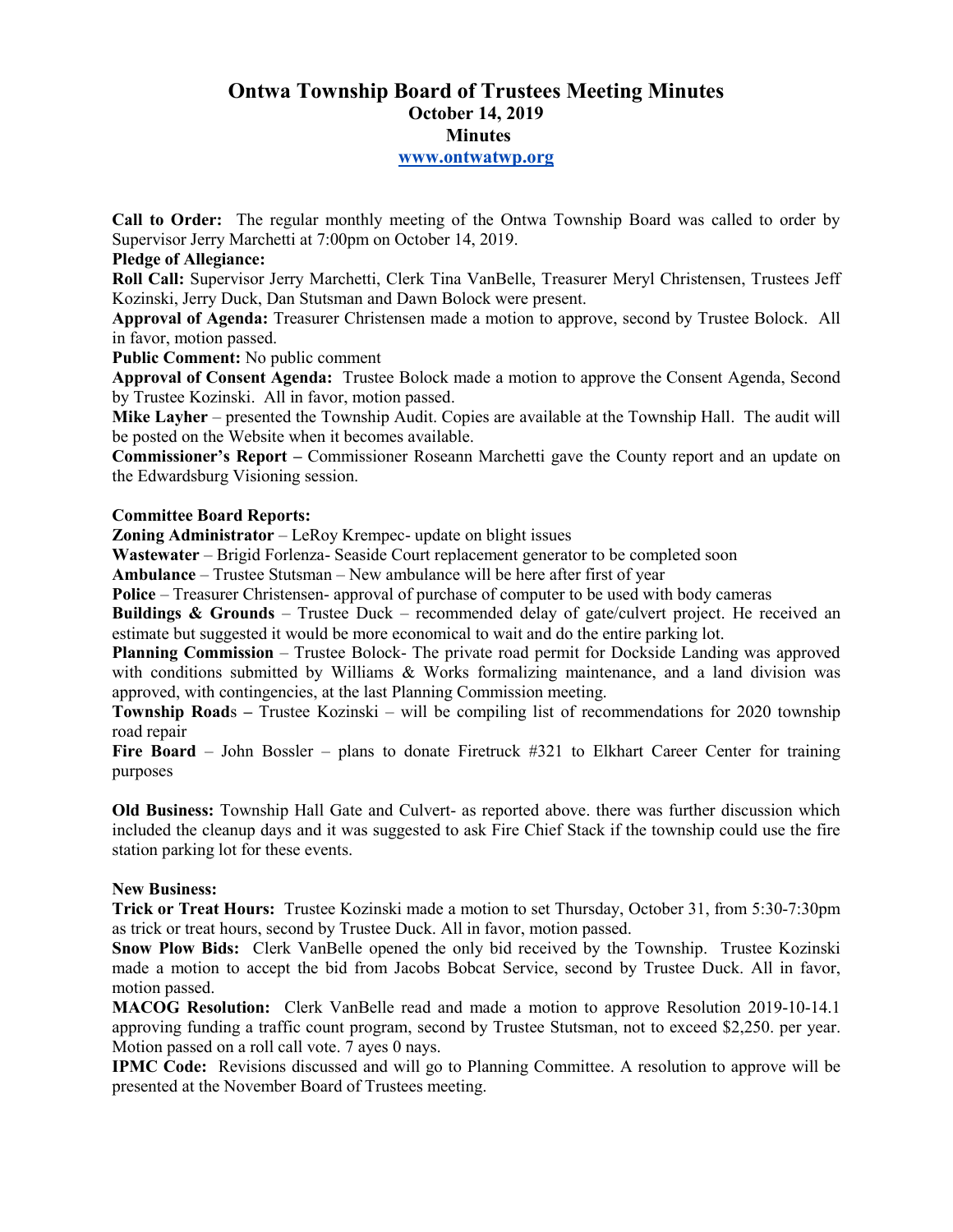**Announcements:** Next regular Township Board meeting November 11, Ambulance Board November 12, Police Board November 13, Waste Water Board October 23, Planning Commission November 6. Supervisor Marchetti reported that six 40-yard dumpsters were filled during the township cleanup day and thanked the many volunteers who participated.

**Adjourn:** Trustee Duck made a motion to adjourn, second by Trustee Stutsman. Meeting adjourned at 8:26 pm.

Respectfully submitted:

\_\_\_\_\_\_\_\_\_\_\_\_\_\_\_\_\_\_\_\_\_\_\_\_\_\_\_\_\_\_\_ Date Approved: \_\_\_\_\_\_\_\_\_\_\_\_\_\_\_

Tina VanBelle, Ontwa Township Clerk

Recording Secretary

 $\mathcal{L}=\underbrace{\mathcal{L}=\mathcal{L}=\mathcal{L}=\mathcal{L}=\mathcal{L}=\mathcal{L}=\mathcal{L}=\mathcal{L}=\mathcal{L}=\mathcal{L}=\mathcal{L}=\mathcal{L}=\mathcal{L}=\mathcal{L}=\mathcal{L}=\mathcal{L}=\mathcal{L}=\mathcal{L}=\mathcal{L}=\mathcal{L}=\mathcal{L}=\mathcal{L}=\mathcal{L}=\mathcal{L}=\mathcal{L}=\mathcal{L}=\mathcal{L}=\mathcal{L}=\mathcal{L}=\mathcal{L}=\mathcal{L}=\mathcal{L}=\mathcal{L}=\mathcal{L}=\mathcal{L}=\$ Linda Weaver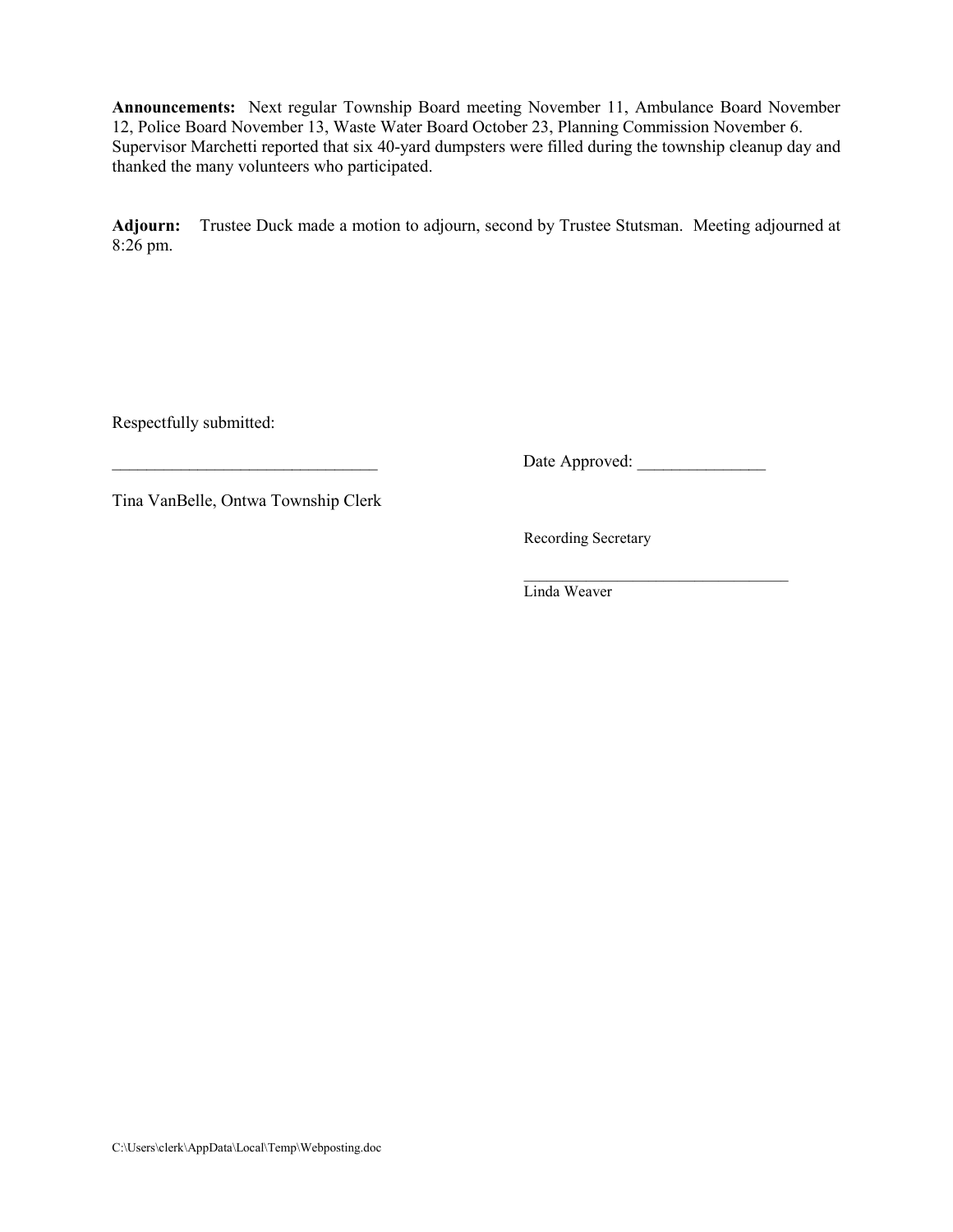# **Ontwa Township Board of Trustees Meeting Minutes November 11, 2019 Minutes www.ontwatwp.org**

**Call to Order:** The regular monthly meeting of the Ontwa Township Board was called to order by Supervisor Jerry Marchetti at 7:00pm on November 11, 2019.

### **Pledge of Allegiance:**

**Roll Call:** Supervisor Jerry Marchetti, Clerk Tina VanBelle, Trustees Jeff Kozinski, Jerry Duck, Dan Stutsman and Dawn Bolock were present. Treasurer Meryl Christensen was absent.

**Approval of Agenda:** Trustee Stutsman made a motion to approve, second by Trustee Bolock. All in favor, motion passed.

**Public Comment:** Trustees Kozinski and Duck as well as John Bossler all spoke on the detrimental effects of allowing a marijuana establishment in Edwardsburg.

**Approval of Consent Agenda:** Trustee Bolock made a motion to approve the Consent Agenda, Second by Trustee Duck. Motion passed on a roll call vote. 6 ayes 0 nays, Treasurer Christensen was absent.

**Commissioner's Report -** Commissioner Roseann Marchetti - Various grants were approved by the County Commissioners that will benefit families and residents of Cass County. April 1<sup>st</sup> is Census Day. Census workers are needed, and information can be found at WWW.census.gov. Update on Visioning project: there is a possibility of obtaining a \$25,000 grant from the Canadian National RR to clean up 1,778 feet along the RR from US 12 south to Elkhart Road.

#### **Committee Board Reports:**

**Zoning Administrator** - LeRoy Krempec - update on the last of 3 properties scheduled for demolition, update on May Street property.

**Wastewater** - Brigid Forlenza - Ongoing maintenance, scrubber vent to be installed

**Ambulance** - Trustee Stutsman - Ontwa Ambulance will not pursue an agreement with Cass County Ambulance Authority.

**Police** - Supervisor Marchetti - Financials are sound. The Police Board meeting scheduled for Wednesday November 13 has been cancelled.

**Buildings & Grounds** - Trustee Duck - A new service door at the ambulance bay will be installed.

**Planning Commission** - Trustee Bolock - Two land divisions were approved and site plans for North American and Duo Form were reviewed.

**Township Road**s **-** Trustee Kozinski - Road Commission is looking for an engineering intern for the summer of 2020.

**Fire Board -** John Bossler – No meeting since the last BOT meeting

**Old Business:** No old business

#### **New Business:**

**Approval of Amendments to the IPMC Draft:** If approved the 12 amendments would go before the Plan Commission for Resolution. Discussion of the some of the amendments followed. Supervisor Marchetti made a motion to approve, second by Trustee Duck. Motion passed on a roll call vote. 5 ayes, 1 nay (Kozinski) Treasurer Christensen was absent.

**Approval of Tabulators for Next Years Elections:** Clerk VanBelle made a motion to approve the purchase at a cost not to exceed \$11,000, second by Trustee Duck. Motion passed on a roll call vote. 6 ayes 0 nays, Treasurer Christensen was absent.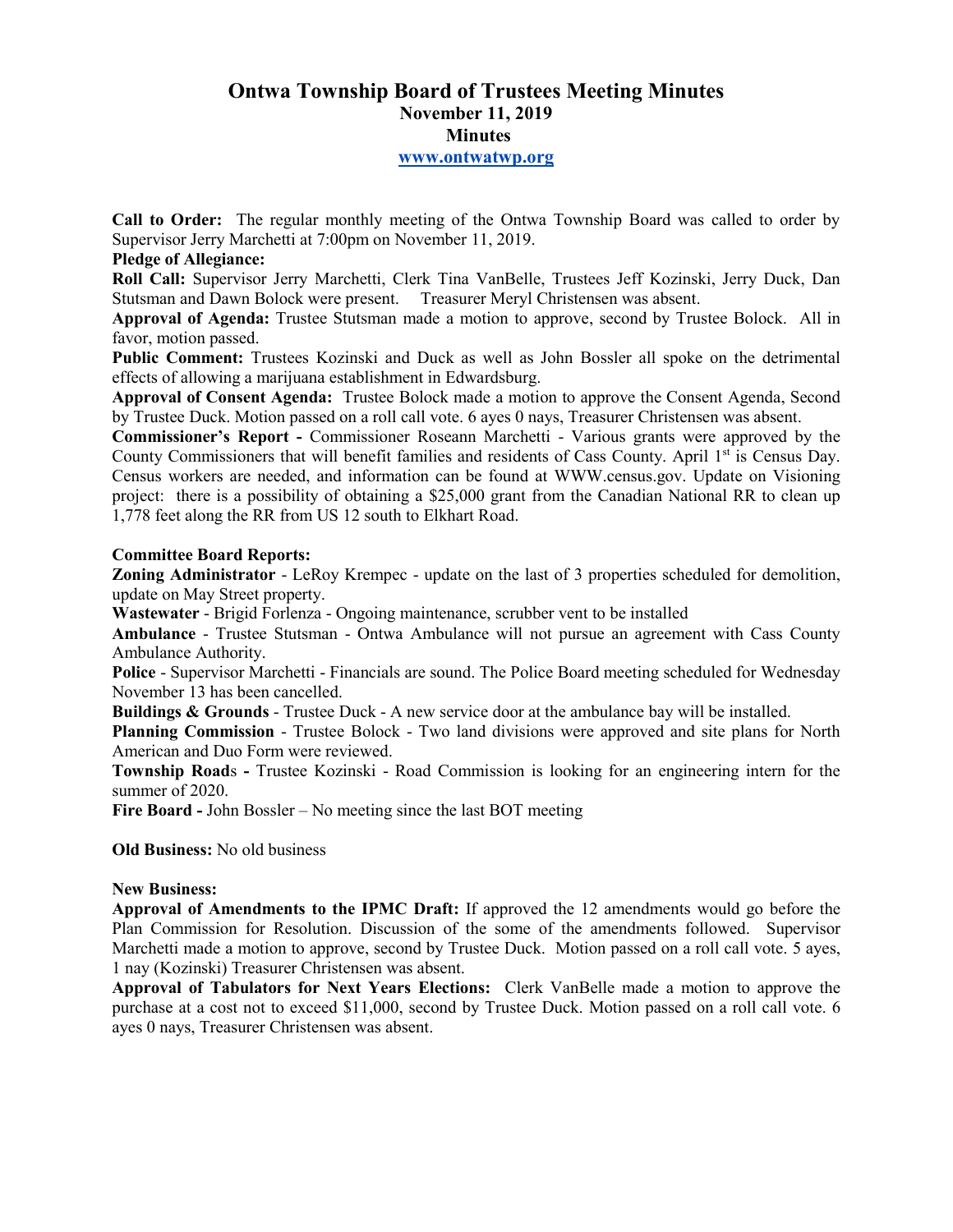**2020 Ontwa Poverty Exemption Income Guidelines:** As in past years the Board passed the Guidelines at \$4,000 over the state recommended amount. Additional information can be found on the Township website or at the Township Hall. Trustee Duck made a motion to approve, second by Trustee Stutsman. All in favor, motion passed.

**Wastewater Surcharge Resolution:** Resolution #2019-11-11.1 will adjust the surcharge to \$.68 per lb of discharge that does not qualify as normal domestic sewage or exceeds the specified limits of discharge as noted in ordinance numbers 9-01-01 and 9-9-13. Trustee Stutsman made a motion to approve, second by Trustee Bolock. Motion passed on a roll call vote. 6 ayes 0 nays, Treasurer Christensen was absent.

**LED Streetlights:** Supervisor Marchetti made a motion to approve a contract with I&M to upgrade streetlights in Ontwa Township through the PES (Public Efficient Streetlight) Program at no cost to the township. Second by Trustee Duck. Motion passed on a roll call vote. 6 ayes 0 nays, Treasurer Christensen was absent.

**Announcements:** Next regular Township Board meeting will be December 9, Ambulance Board November 12, Police Board November 13-cancelled, Waste Water Board October 27 pending, Fire Board December 5, Planning Commission December 4.

The annual Pancake Breakfast and children's party with Santa will be held on November 30 at the Fire Station from 9am-12pm. Tree lighting ceremony with Santa will take place at the Museum at 5:30pm

**Adjourn:** Trustee Stutsman made a motion to adjourn, second by Clerk VanBelle. Meeting adjourned at 8:52 pm.

Respectfully submitted:

Date Approved:

Tina VanBelle, Ontwa Township Clerk

Recording Secretary

 $\mathcal{L}=\underbrace{\mathcal{L}=\mathcal{L}=\mathcal{L}=\mathcal{L}=\mathcal{L}=\mathcal{L}=\mathcal{L}=\mathcal{L}=\mathcal{L}=\mathcal{L}=\mathcal{L}=\mathcal{L}=\mathcal{L}=\mathcal{L}=\mathcal{L}=\mathcal{L}=\mathcal{L}=\mathcal{L}=\mathcal{L}=\mathcal{L}=\mathcal{L}=\mathcal{L}=\mathcal{L}=\mathcal{L}=\mathcal{L}=\mathcal{L}=\mathcal{L}=\mathcal{L}=\mathcal{L}=\mathcal{L}=\mathcal{L}=\mathcal{L}=\mathcal{L}=\mathcal{L}=\mathcal{L}=\$ Linda Weaver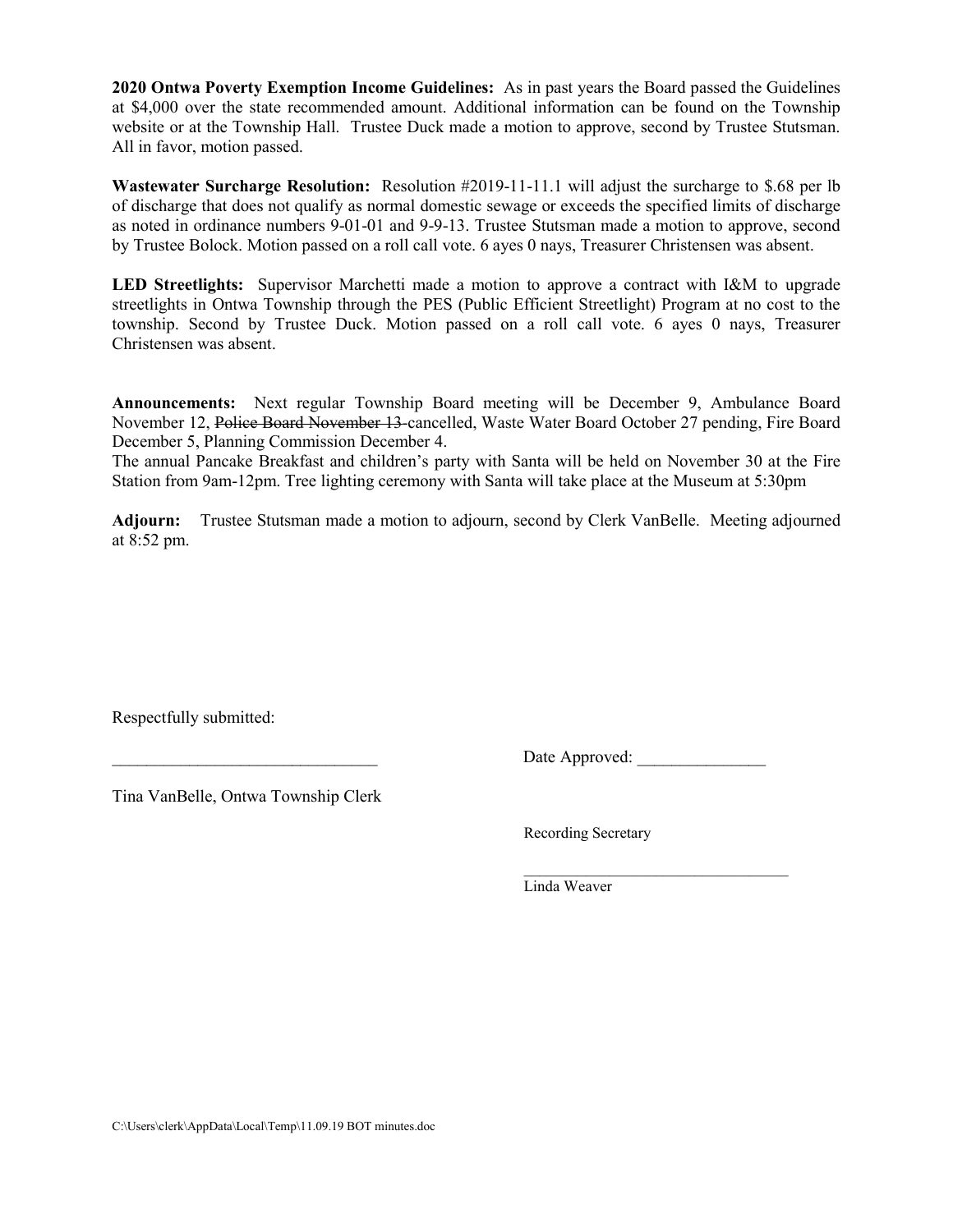# **Ontwa Township Board of Trustees Meeting Minutes December 9, 2019 Minutes**

#### **www.ontwatwp.org**

**Call to Order:** The regular monthly meeting of the Ontwa Township Board was called to order by Supervisor Jerry Marchetti at 7:00pm on December 9, 2019.

### **Pledge of Allegiance:**

**Roll Call:** Supervisor Jerry Marchetti, Clerk Tina VanBelle, Treasurer Meryl Christensen, Trustees Jeff Kozinski, Jerry Duck, Dan Stutsman and Dawn Bolock were present.

**Approval of Agenda:** Trustee Stutsman made a motion to approve, second by Trustee Kozinski. All in favor, motion passed.

**Public Comment:** Norman Krupp of 27082 Redfield Road

**Approval of Consent Agenda:** Trustee Bolock made a motion to approve the Consent Agenda, Second by Treasurer Christensen. Motion passed on a roll call vote: 7 ayes 0 nays.

**Commissioner's Report -** Commissioner Roseann Marchetti – Census workers are needed. Anyone over the age of 18 could sign up to work. It would be for 6-8 weeks, with paid training. Anyone not counted in the census costs the county \$1800.

# **Committee Board Reports:**

**Zoning Administrator** - LeRoy Krempec - update on properties in the township

**Wastewater** - Brigid Forlenza - Update on the shower for JC1, 5 of 7 lift stations have been cleaned.

**Ambulance -** Trustee Stutsman - Beginning January 1, 2020 Edwardsburg will have two full time ambulances. Trustee Stutsman is new chairman of Ambulance Board.

**Police** - Treasurer Christensen - Through a risk reduction grant the department was able to purchase additional tasers.

**Buildings & Grounds** - Trustee Duck - No report

**Planning Commission** - Trustee Bolock - Two land divisions were approved

**Township Road**s **-** Trustee Kozinski - Update on proposal for 2020 road repair in Ontwa Township **Fire Board -** John Bossler - Elkhart will not be taking the retired fire truck.

**Old Business:** No old business

# **New Business:**

**IPMC Resolution:** Resolution 2019-12-09.2 was passed after discussion. It will go into effect 30 days after publication. Clerk VanBelle made a motion to approve, second by Trustee Duck. Motion passed on a roll call vote: 7 ayes, 0 nays.

**DASAS:** Supervisor Marchetti made a motion to approve a \$1,000 contribution as done in previous years. Second by Trustee Stutsman. Motion passed on a roll call vote:7 ayes 0 nays.

**ORV Use on County Roads:** Discussion followed on determining if there is interest in joining Cass County to pursue an ordinance allowing ORV use on county roads. This was not an item up for vote.

**Announcements:** Next regular Township Board meeting will be January 13, 2020, Ambulance Board January 14, Police Board December 11, Waste Water Board December 18, Planning Commission cancelled for January.

**Adjourn:** Trustee Stutsman made a motion to adjourn, second by Trustee Kozinski. Meeting adjourned at 8:13 pm.